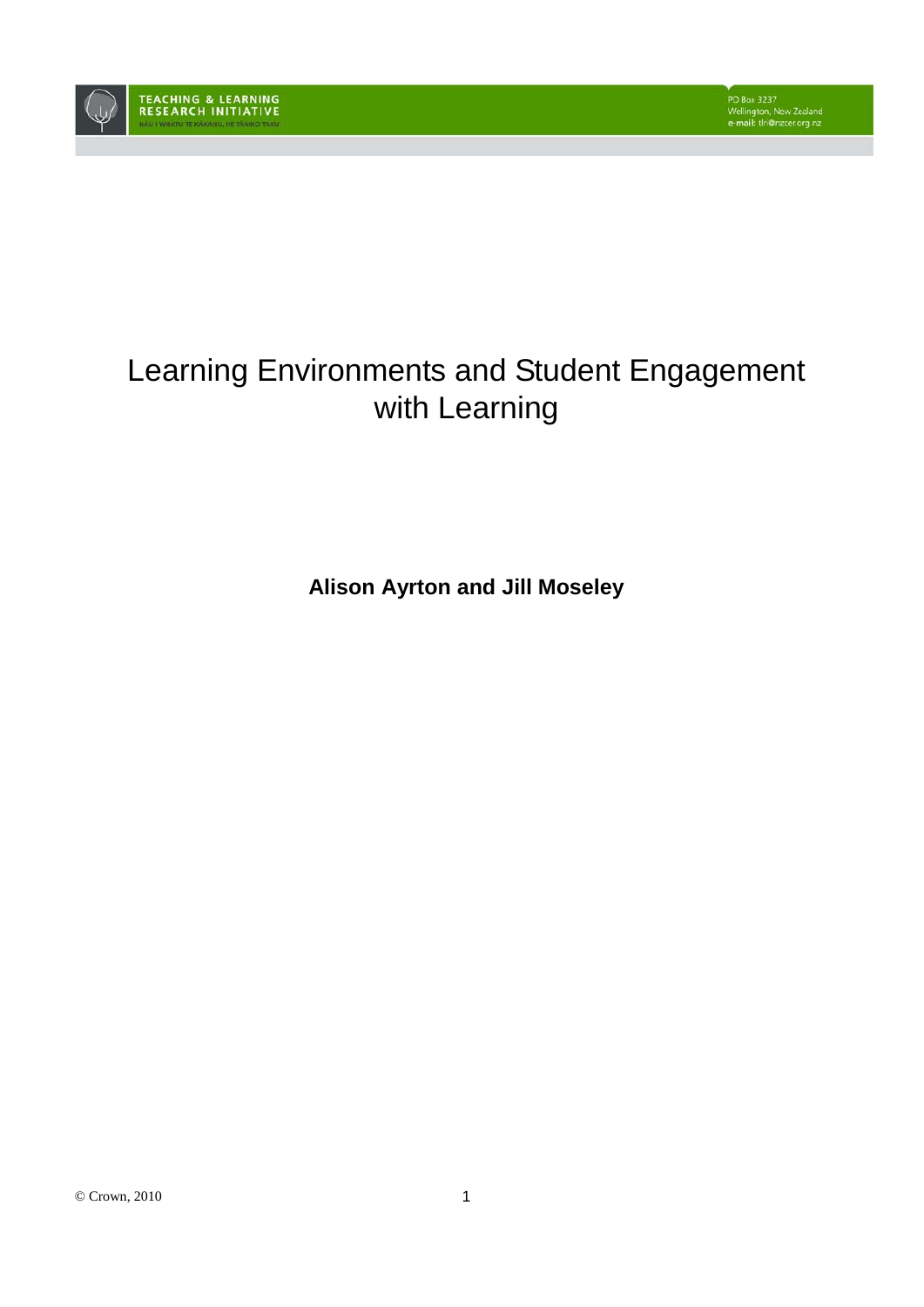## **Abstract**

This case study describes the outcomes of survey and interview data exploring student engagement in a large, research-led university. The population from which the sample was drawn was defined as "any student at the institution enrolled in the first year of an undergraduate degree". Of the 2608 students who met these criteria, 1500 were randomly selected to participate in the survey and 223 students responded (a 14.9 percent response rate). The sample closely resembled the "first year enrolled in a programme" population with two exceptions: male students were under-represented and Māori students were over-represented. The students had completed 13 weeks of study prior to completing the survey. Seventeen of the 223 students self-selected to be interviewed; 10 of these completed the process.

The framework for the data collection and analysis for the case study was based on the conceptual organiser developed by Leach and Zepke (2008). This was developed to summarise the key themes and indicators evident in the research on student engagement.

The interaction between student behaviours and institutional conditions are key factors in determining the nature and quality of student engagement. The focus of this study was to explore students' perceptions of how the learning environment significantly affected their engagement in terms of motivation and agency, interaction with peers and teachers, institutional structures and systems, and external influences. These four aspects were the major themes identified in the research and are described in the conceptual organiser.

There were four key findings from this research. Firstly, students considered what teachers do and how they approach teaching and learning to be most important influence on their learning and engagement. Of significance for students were teachers teaching in ways that enabled them to learn, the teachers' enthusiasm, and the provision of prompt, learning-focused feedback. However, students rated these aspects as being performed only "quite well" by the institution.

Secondly, students were more motivated by "competency needs" and "autonomy needs" than by "relatedness needs" (Deci & Ryan, 2000) for learning and engagement. The most important reported competency and autonomy motivators for their learning were taking responsibility for their learning, knowing how to apply what they learn, knowing how to achieve their goals, setting themselves high standards and knowing how the institutional systems work. Thirdly, students reported that what they considered to be important in terms of institutional support, was not being performed as well as they expected by the institution. These included how to contact people, how systems worked, how to find their way around and the provision of guidance and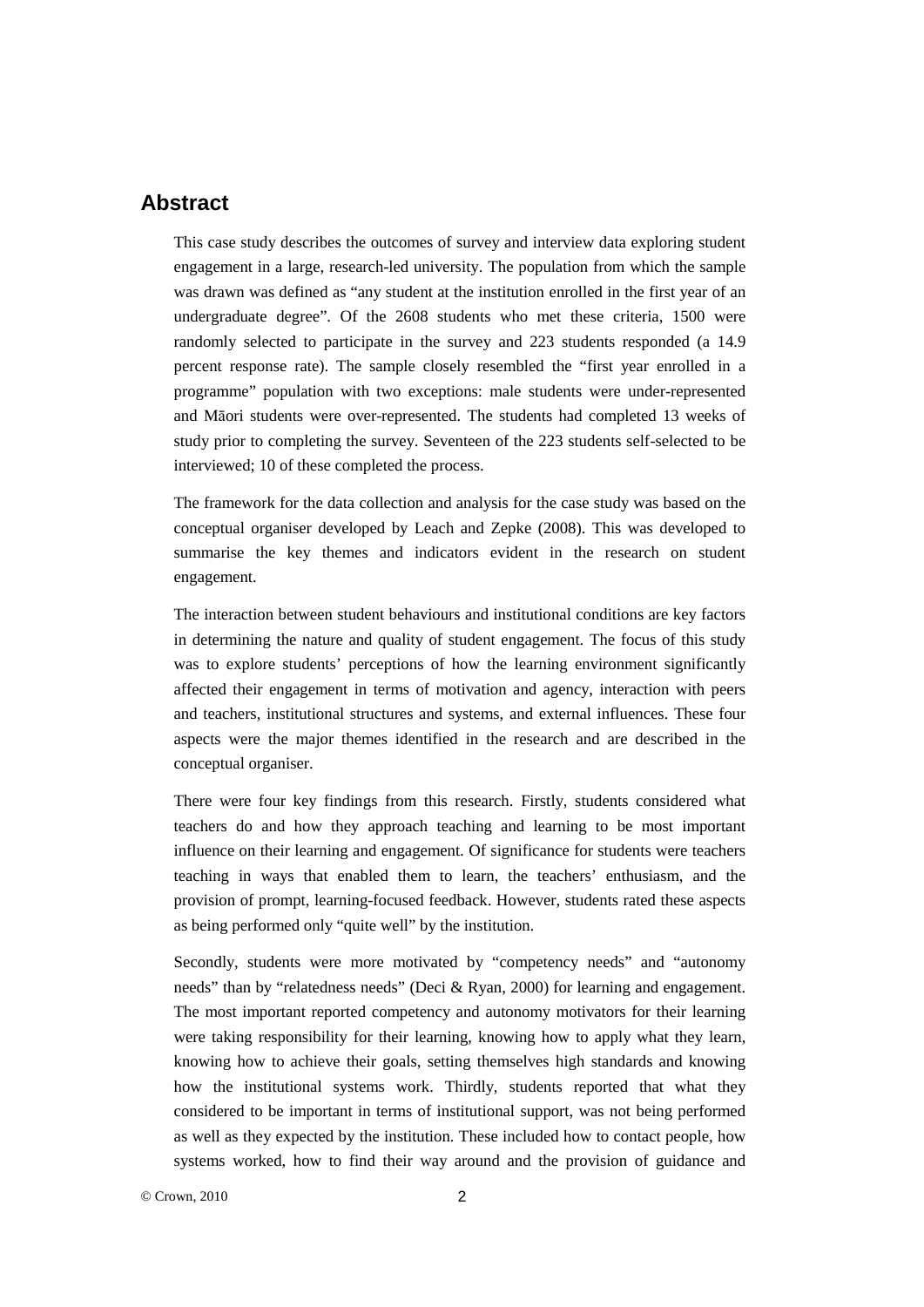advice. Finally, external factors did not feature as significant influences on the student's engagement except in the case of family support and high expectations which were reported as having a positive effect.

The results suggest actions the institution could implement to improve engagement and learning for first-year students.

- The university needs to help students become familiar with the university environment, systems and procedures as quickly as possible. Maslow (1998) maintains that once physical needs have been met, safety/security needs dominate behaviour. These relate to students' competence and autonomy needs to become familiar with and comfortable in the university environment before they can focus on deeper, more engaged learning. This transitional and establishment phase seems to be a crucial time when students' self-theories (Dweck, 1999) are open for review. What is experienced at this time will influence their perceptions of the role and function of the university, which in turn affects their engagement.
- To enable students to move into an ontological approach, a "being" as well as "knowing" and "acting" approaches (Barnett & Coates, 2005), the university could involve students in first-year seminars with a critical enquiry emphasis, learning communities or experiential learning with community partners which foster competency and autonomy. Kuh (2008) suggests students be involved in at least one of these high effect educational practices which increase engagement and success for first-year students.
- The university could develop a pedagogy of transformation with teachers and students, engaging them in thinking about the big questions at the core of the discipline, developing critical enquiry, challenging perspectives, examining power relationships, finding "truth" rather than thinking of learning at university as knowledge transfer. Currently students see relational transactions, interaction between teachers and students, as something that teachers do to students, not something that students and teachers develop together. It is the nature and quality of the interaction that affects learning and engagement (Kuh, 2008; McMahon & Portelli, 2004). Teachers need to be encouraging and to invite critical enquiry. Students need to learn to engage deeply in learning that reflects skills, knowledge, and dispositions fit for their present lives as well as the ones they aspire to in the future. In the twenty-first century this is becoming more important. Their health, well-being, success, ability to construct identities and thrive in a pluralistic society, as well as their sense of agency as active citizens, depends on it.
- The university needs to deliberately develop both students' operational capabilities and their ontological growth, with all staff contributing to this. An institution that is open to examining its espoused and in-action pedagogy could create spaces for the yet to-be-imagined in terms of continued improvement in the quality of student engagement.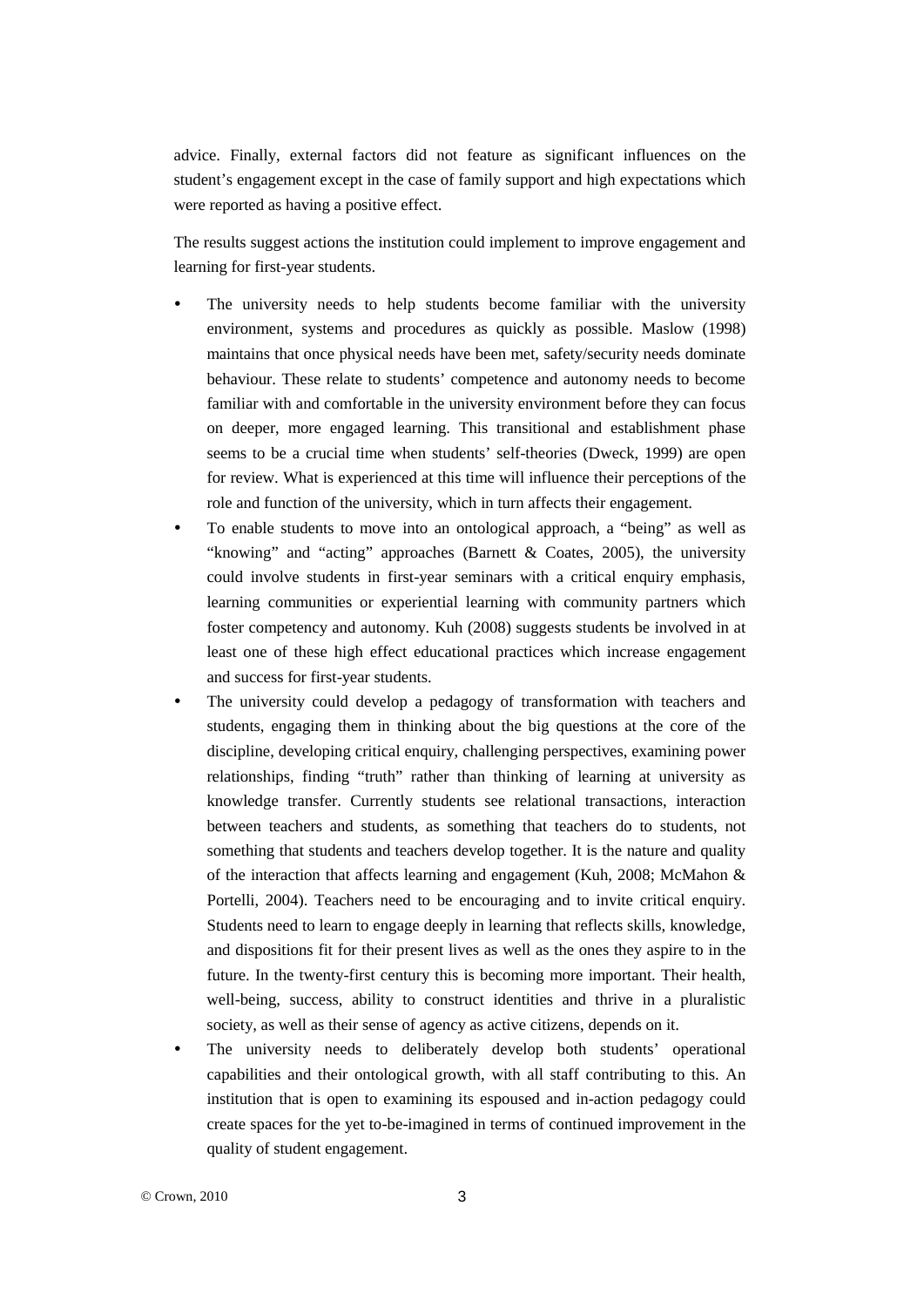# **Introduction**

This case study was carried out in a large research-led university as part of the Teaching and Learning Research Initiative (TLRI) project, "Learning Environments and Student Engagement with Learning in Tertiary Settings", which explored ways institutional and non-institutional learning environments influence student engagement with learning in diverse tertiary settings. Three subquestions were identified for this case study:

- What does the student bring in terms of motivation to their learning and engagement?
- How do teachers and the institution influence engagement?
- How do external influences affect engagement?

Early research into student engagement focused on student behaviour. Pace (1979) linked student engagement to the quality of their effort, which he describes as the amount of physical and psychological energy that students devote to their academic experience. Astin (1985) extended this work with a theory of involvement that posits that students learn more when they are involved both academically and socially in the university experience. Three key dimensions Astin (1985) uses to describe student involvement are: academic, faculty, and involvement with peer group. More recent research in student engagement, student retention and completion of study (Yorke  $\&$ Longden, 2008; Zepke, Leach, & Prebble, 2005) highlights how critical the learning environments are in students' initial year in tertiary studies. The interaction between student behaviours and institutional conditions are key factors in determining the nature and quality of student engagement. Kuh, Kinzie, Buckley, Bridges, and Hayek (2007) locate student engagement at the intersection of student behaviours and institutional conditions. Figure 1 shows the elements that need careful consideration by institutions. The model synthesises evidence from research on student behaviour and institutional conditions.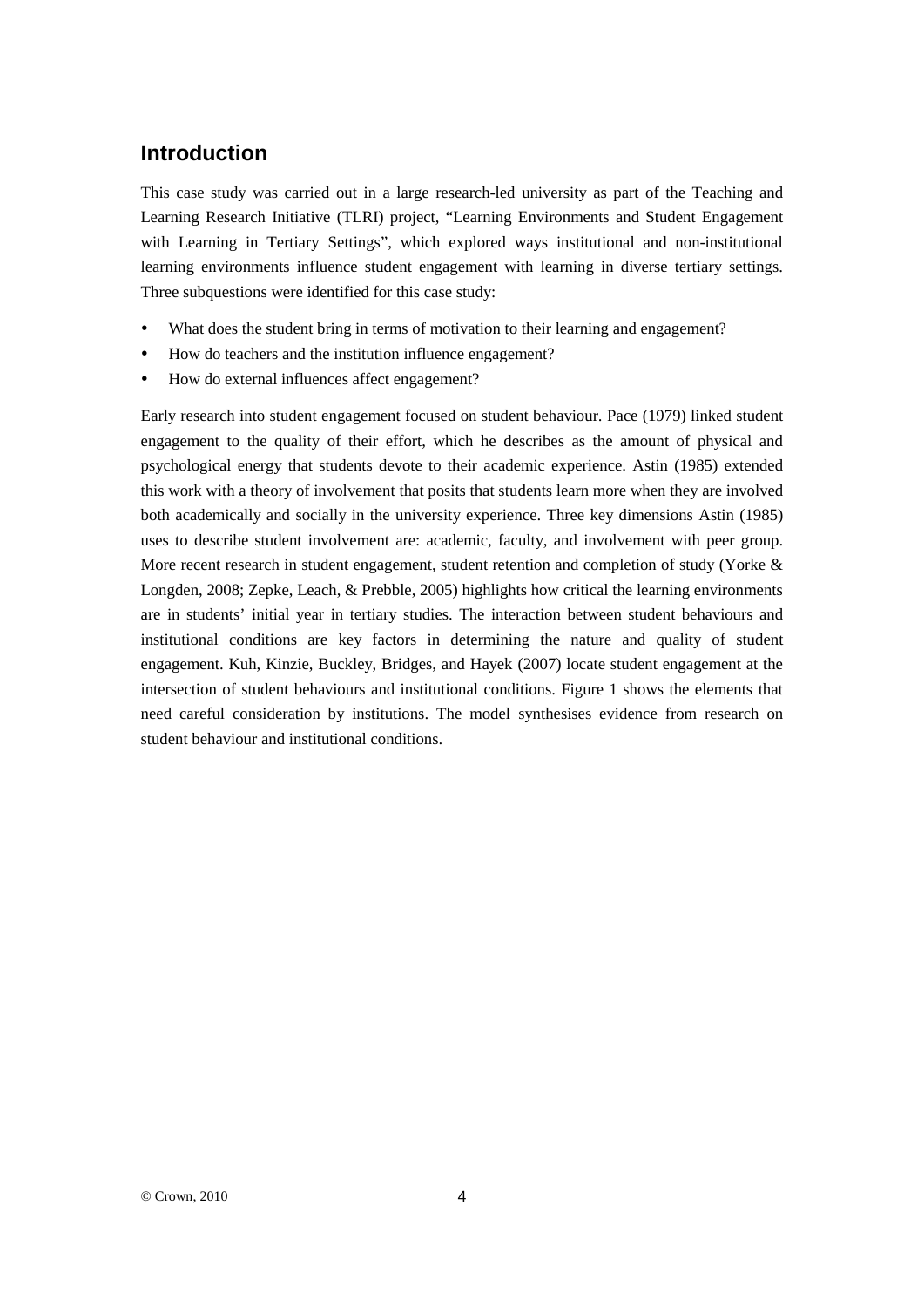Figure 1 **What matters to student success (Kuh et al., 2007, p. 11)**



The interaction between student behaviours and institutional conditions is a key factor in determining the nature and quality of student engagement. The focus of this study was to explore students' perceptions of how the learning environment affected their engagement in terms of their motivation and agency, their interaction with peers and teachers, institutional structures and systems, and external influences. Leach and Zepke (2008) identified these four aspects as major themes in the research and developed a conceptual organiser which included indicators for each theme. This formed the organising framework for the data collection and analysis for the case study.

## **Context and participants**

The target population was defined as "any student at the institution enrolled in the first year of an undergraduate degree". Of the 2608 students who met these criteria, 1500 were randomly selected to participate in the survey and 223 students responded, a 14.9 percent response rate. The sample closely resembled the "first year enrolled in a programme" population with two exceptions: male students were under-represented and Maori students were over-represented. The students had completed 13 weeks of study prior to completing the survey. Seventeen of the 223 students selfselected to be interviewed; 10 of these completed the process.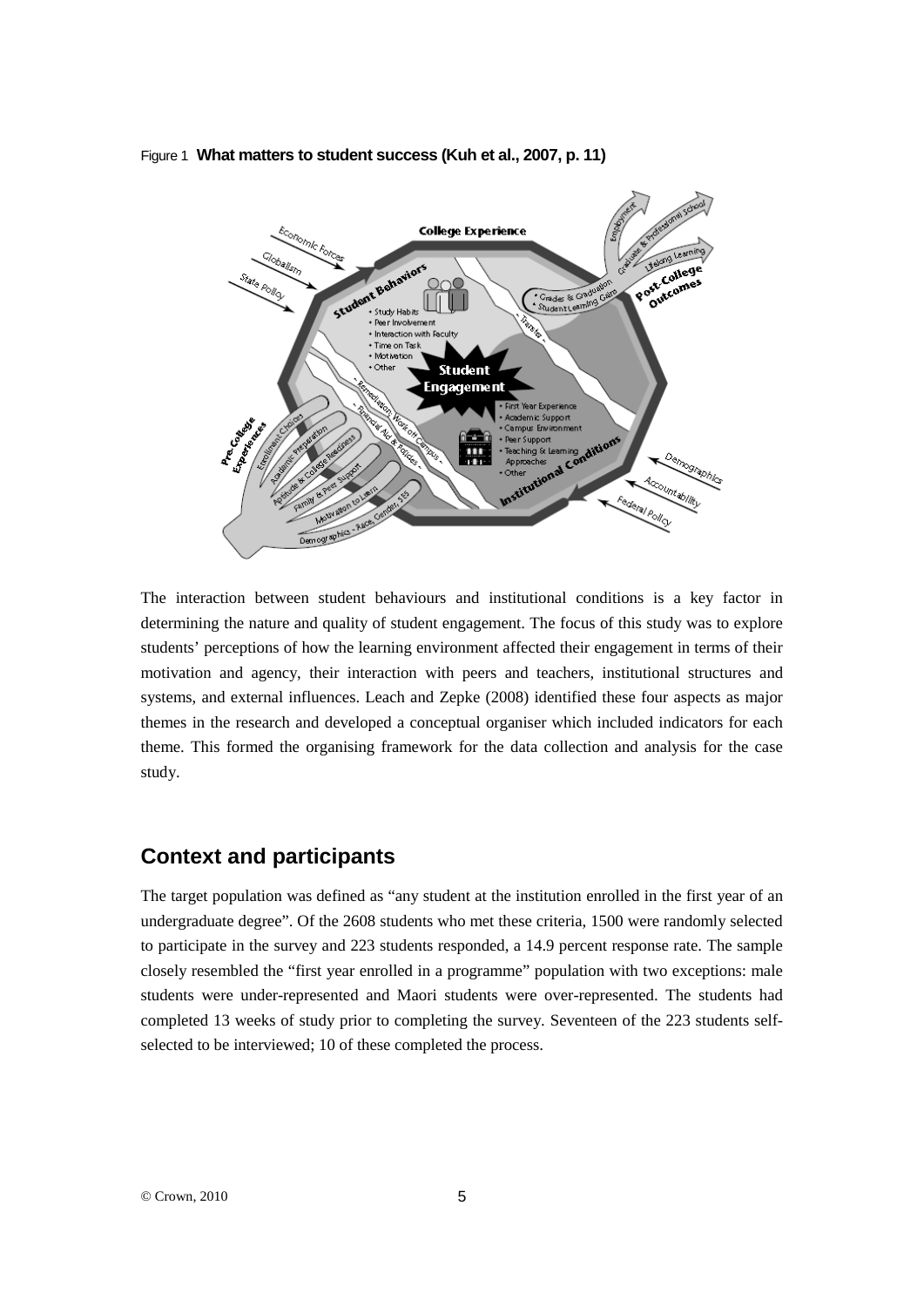|                     | <b>Population</b> | <b>Sample</b>    | <b>Sample</b>                   |
|---------------------|-------------------|------------------|---------------------------------|
|                     | $(n = 2608)$<br>% | $(n = 223)$<br>% | $(n = 223)$<br><b>Frequency</b> |
| Female              | 53.5              | 59.6             | 133                             |
| Male                | 46.5              | 39.0             | 87                              |
| $\leq$ 20 at July 1 | 81.7              | 80.3             | 179                             |
| $> 20$ at July 1    | 18.3              | 19.4             | 43                              |
| Part time           | $\star$           | 5.8              | 13                              |
| Full time           | $\star$           | 88.3             | 197                             |
| Pakeha              | 77.1              | 70.2             | 179                             |
| Māori               | 3.4               | 7.1              | 18                              |
| Pasifika            | 1.7               | 2.8              | 7                               |
| Other               | 17.9              | 20.1             | 32                              |

#### Table 1 **Characteristics of the sample**

\*= data not available

# **Findings**

Our data analysis was shaped around the three key lenses used to inform this investigation: what motivates students to engage; how do their interactions with each other, and with teachers, affect students' engagement; and what effect do external influences have? Initially, we investigated the data for trends and patterns for each lens. Following this, an exploratory factor analysis was used to uncover the underlying structure of the data. Comparisons between the different groups of students represented in the demographic data were then explored. We used the demographic subgroups of gender, age, and full/part-time study. We did not compare ethnic groups because the markedly different sample sizes did not accurately reflect the populations.

## What does the student bring in terms of motivation to their learning and engagement?

Deci and Ryan (2000) describe three basic psychological needs that underpin motivation: relatedness, autonomy and competence. Question 1 on the questionnaire included eight items on each of these needs. Students rated the importance of these 24 items from very important (1) to no importance (4) so the lower the mean, the higher the importance. The aggregated mean for all items in this scale was 2.05, indicating that on average these students considered aspects of motivation to be "important" (although not "very important") for their learning and engagement.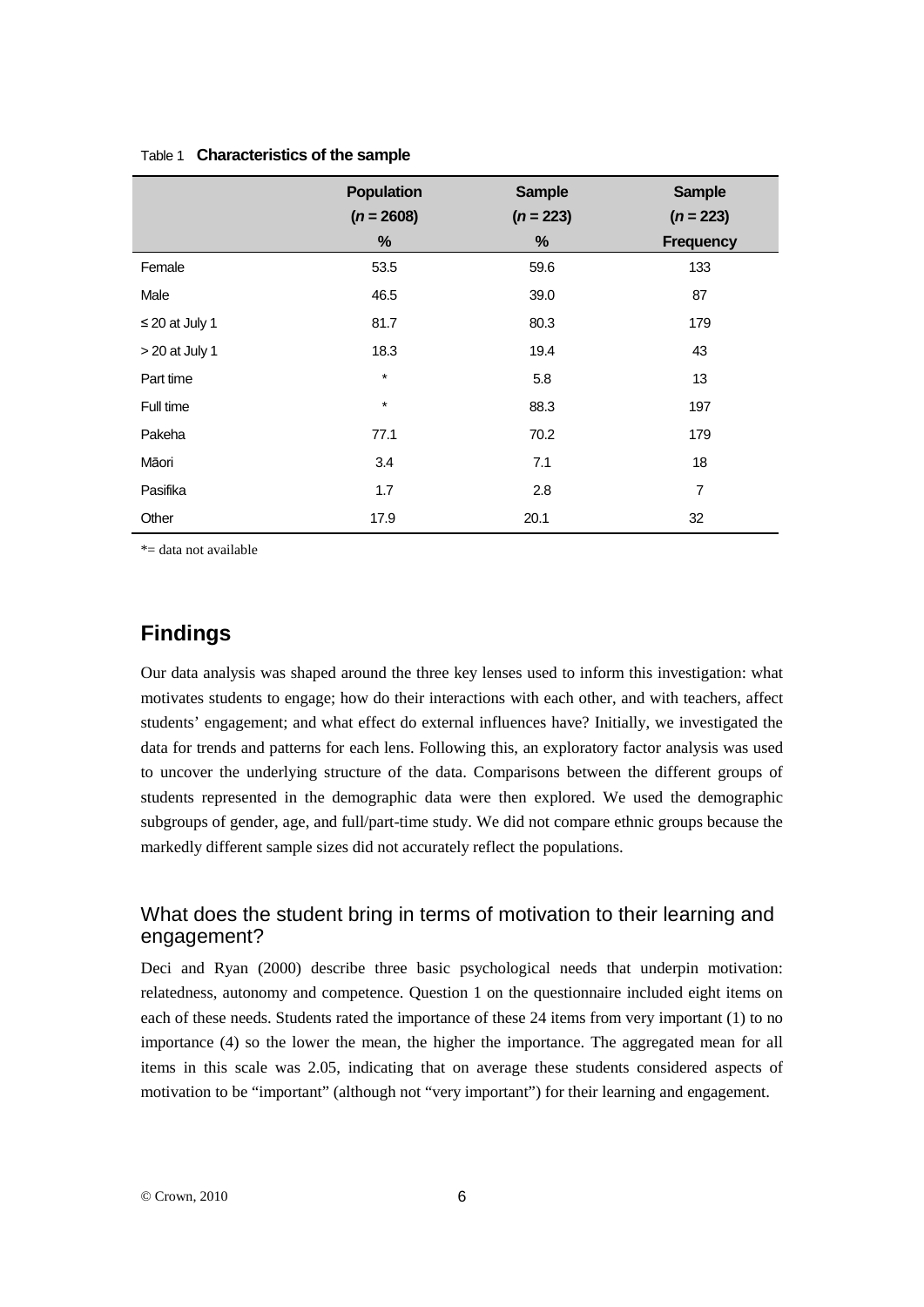Total means for individual items show students' perceptions of important motivators. Table 2 shows the importance ranking of the top 10 items and the related psychological need identified in self-determination theory.

These results highlight the importance students place on competence and autonomy needs compared with relatedness needs. Of the 10 items, only one is a relatedness need. Half of the items reflect competence needs as important motivators for learning and four of the 10, including the top-rated item, are linked to the importance of being autonomous learners. Ninety percent of the students rated items linked to competence and autonomy needs as more important than relatedness needs. Students at this institution were less motivated by relatedness needs in their engagement and learning.

|                | <b>Need</b>        | <b>Item</b>                                           | Importance mean |
|----------------|--------------------|-------------------------------------------------------|-----------------|
| $\mathbf 1$    | Autonomy           | Taking responsibility for own learning                | 1.41            |
| 2              | Competence         | Knowing how to apply what I learn                     | 1.49            |
| 3              | Competence         | Knowing how to achieve my goals                       | 1.53            |
| $\overline{4}$ | Competence         | Knowing how the systems here work                     | 1.57            |
| 5              | Autonomy           | Setting high standards for myself                     | 1.63            |
| 6              | Competence         | Knowing where to get help                             | 1.71            |
| 7              | Autonomy           | Having clear goals                                    | 1.78            |
| 8              | Competence         | Knowing how to use the library to support my learning | 1.81            |
| 9              | Autonomy           | Finding my own resources to help me learn             | 1.87            |
| 10             | <b>Relatedness</b> | Feeling I belong here                                 | 1.95            |

Table 2 **The top 10 motivation scale items ranked as most important by all students**

#### *What patterns emerged from the factor analysis?*

The factor analysis was conducted to establish the underlying structure of this scale and revealed six factors. Factor loadings were all quite similar and ranged from 0.5 to 0.8. None was below 0.4 and cross loadings of 0.4–0.5 were evident in only four of the 24 items. On closer inspection of these items we decided to maintain the factor assigned by the SPSS statistical analysis due to congruence in content among other items in these factors. The factors accounted for 58 percent of the total variance.

Table 3 shows how the items were grouped by factor and the percentage of variance in all items accounted for by each factor. The factor names were generated using Deci and Ryan's (2000) definitions of competence, relatedness, autonomy and agency and a synthesis of key concepts represented in the groupings. Subtle differences in the nature of the items are reflected in these labels. "Learning competence" includes items reflecting a sense of knowing how to use different strategies to improve learning. "Relatedness" is characterised by items which reflect aspects of how the students "feel" in terms of belonging, acceptance and being valued by teachers and other students. "Relational competence" and "institutional competence" refer to items which describe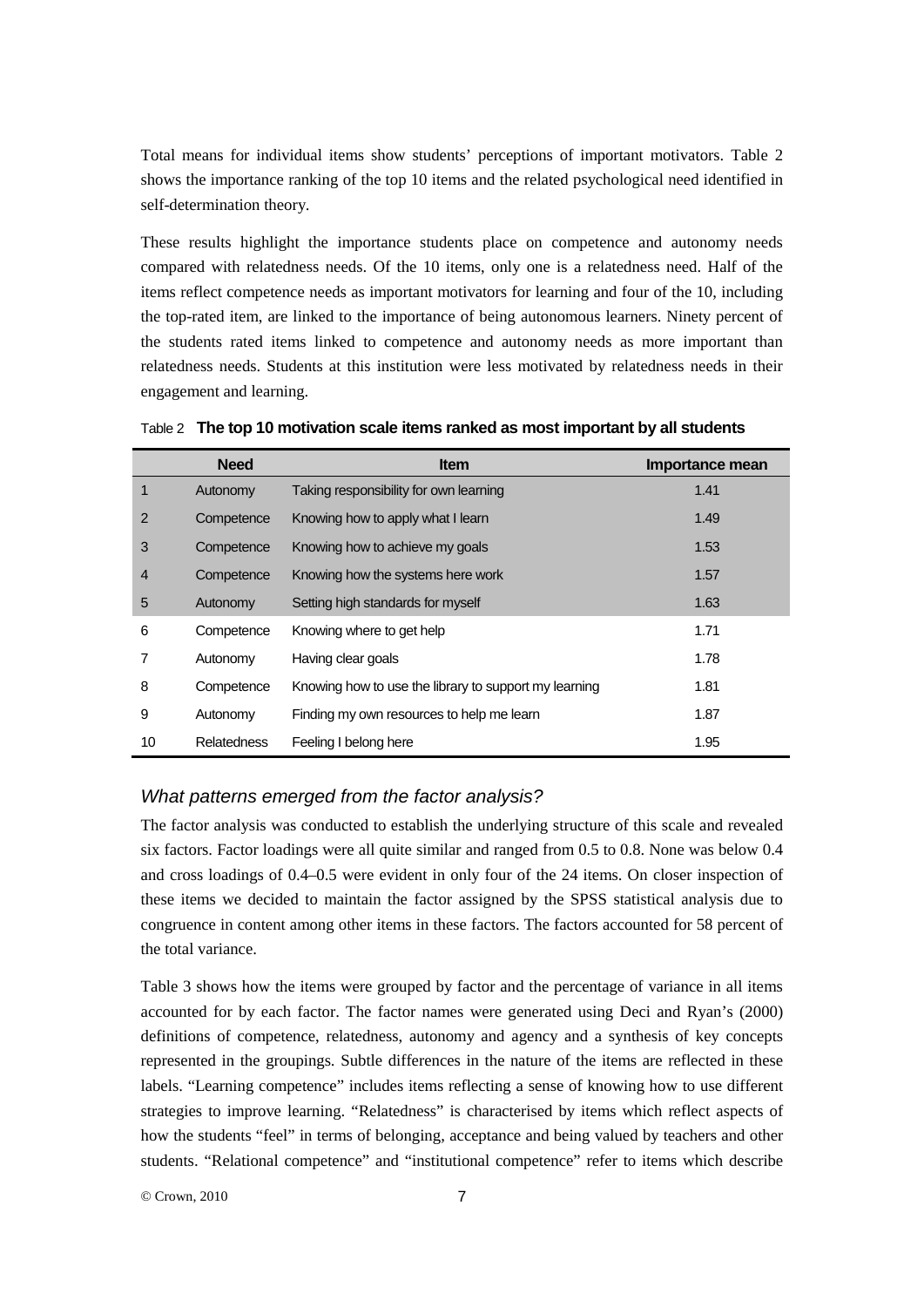actions students take to build relationships with other students and what they know about institutional support systems. "Autonomy" and "agency" differ. Agency is evident when students have a sense of empowerment through knowing and having what it takes to achieve their own goals. "Autonomy" concerns acting from interest and integrated values. It is the driver of the student's behaviour and the most central psychological need. Autonomous individuals experience their behaviour as an expression of the self; agency occurs when students are using their autonomy to meet relatedness and competence needs (Deci & Ryan, 2000).

Table 3 shows that students rated the "learning autonomy" factor as the most important to their learning and the "learning competence" factor as the least important, contributing the most variance.

| Factor name, percentage of<br>variance and mean       | <b>Item</b>                                                                                                                                                                                                                                                                                            |
|-------------------------------------------------------|--------------------------------------------------------------------------------------------------------------------------------------------------------------------------------------------------------------------------------------------------------------------------------------------------------|
| Learning Competence<br>23.650%<br>Mean = $2.4719$     | Knowing how to draw attention to what needs knowing<br>Questioning teachers about their teaching<br>Knowing how to help other students with their learning<br>Taking a leadership role in student affairs<br>Wanting to meet teachers expectations<br>Talking to students with views different to mine |
| Relatedness<br>12.051%<br>Mean = $2.1312$             | Feeling I belong<br>Feeling comfortable with other students<br>Feeling accepted by teachers<br>Feeling accepted by other students<br>Feeling I am valued as a person                                                                                                                                   |
| Relational Competence<br>7.242%<br>Mean = 2.2635      | Joining in social occasions<br>Making social contacts with other students<br>Wanting to learn alongside other students                                                                                                                                                                                 |
| Institutional Competence<br>6.057%<br>Mean = $1.8744$ | Knowing where to get help<br>Knowing how to use the library to support my learning<br>Knowing how to access learning support services                                                                                                                                                                  |
| Learning Autonomy<br>5.206%<br>Mean = $1.6076$        | Knowing how to achieve my goals<br>Having clear goals<br>Knowing how to apply what I learn<br>Setting high standards for myself                                                                                                                                                                        |
| Agency<br>4.491%<br>Mean = $1.6129$                   | Taking responsibility for my own learning<br>Finding my own resources to help me learn<br>Knowing how systems here work                                                                                                                                                                                |

| Table 3 Factor and item descriptions for motivational influences on student learning |
|--------------------------------------------------------------------------------------|
| and engagement                                                                       |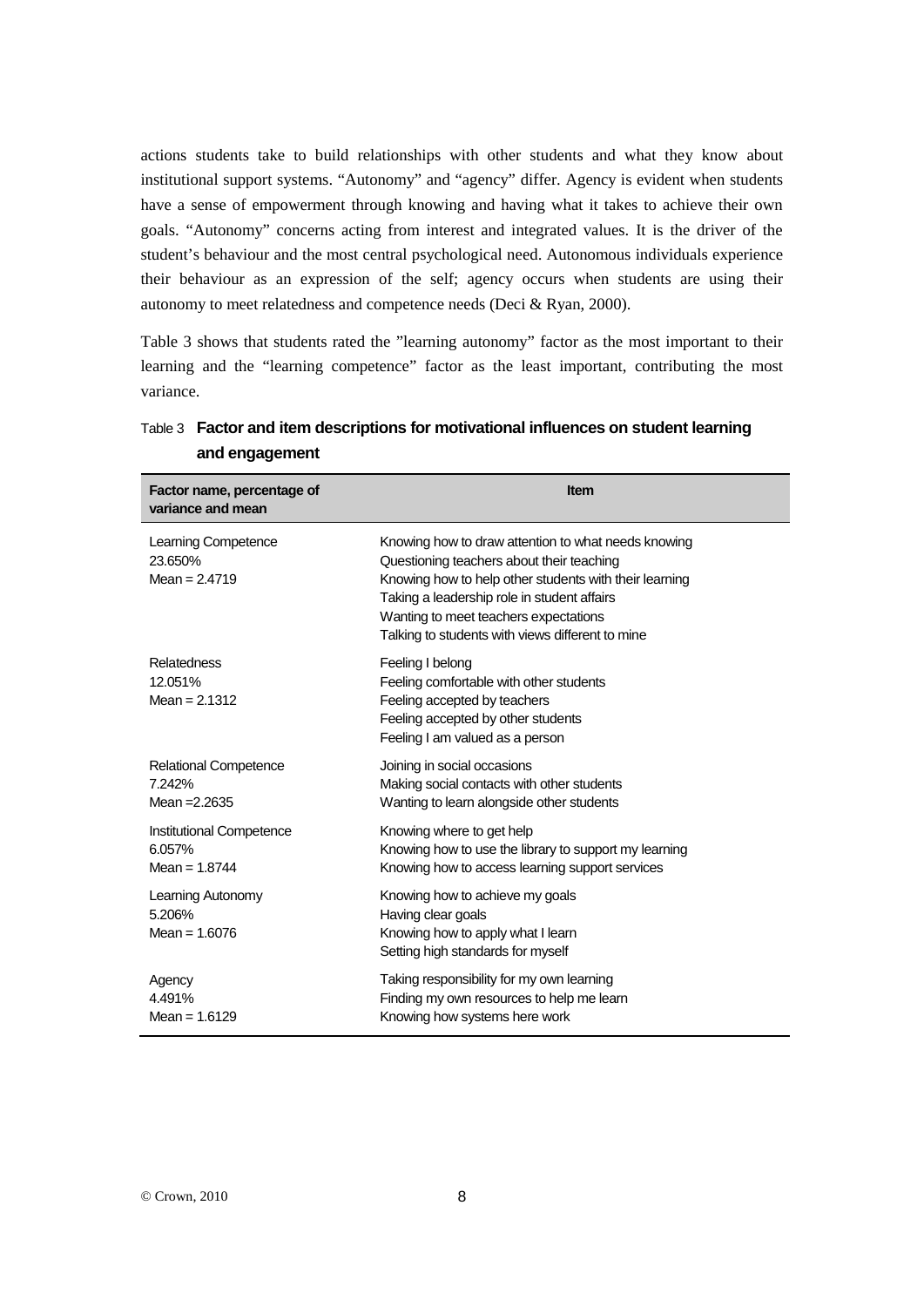## *Were different subgroups of students motivated to be engaged by different things?*

To explore differences in the ways subgroups rated the influence of motivation on their learning and engagement we compared means across the factors for each demographic subgroup. Table 4 summarises the means for each factor across each of these subgroups.

|                 | $\mathbf n$ | Learning<br>competence | <b>Relatedness</b> | <b>Relational</b><br>competence | <b>Institutional</b><br>competence | Learning<br>autonomy | Agency   |
|-----------------|-------------|------------------------|--------------------|---------------------------------|------------------------------------|----------------------|----------|
| Female          | 133         | 2.447                  | $2.060*$           | 2.268                           | 1.805*                             | 1.592                | $1.554*$ |
| Male            | 87          | 2.518                  | $2.253*$           | 2.224                           | $2.000*$                           | 1.649                | $1.720*$ |
| $\leq 20$       | 179         | $2.504*$               | $2.178*$           | $2.173*$                        | 1.898                              | 1.630                | $1.667*$ |
| $>20$           | 44          | $2.326*$               | $1.947*$           | $2.631*$                        | 1.775                              | 1.523                | $1.395*$ |
| Part time       | 13          | 2.336                  | 2.046              | $2.846*$                        | 1.564                              | 1.500                | 1.462    |
| Full time       | 197         | 2.479                  | 2.140              | $2.252*$                        | 1.892                              | 1.628                | 1.616    |
| Total<br>sample | 223         | 2.472                  | 2.131              | 2.263                           | 1.874                              | 1.608                | 1.613    |

Table 4 **Means for importance ratings by different groups across factors**

\*= differences between the means are statistically significant at the 5% level  $(p<.05)$ 

Interestingly, most subgroups rated the "learning competence" factor of least importance, the exceptions being older and part-time students. Both groups considered relational competence of least importance. The "learning autonomy" and "agency" means were the lowest for at least half of the subgroups, indicating these were the most important factors for them. The items in the "learning competence" factor could be described as more operational or behavioural in comparison with the "agency" factor items, which more closely resemble what Barnett and Coate (2005) would describe as ontological. Statistically significant differences were found for gender (three factors), age (four factors) and full- or part-time students (one factor). Students' age had the most effect. Older students rated almost all factors as more important than younger students, with the differences statistically significant at the 5 percent level for four of the six factors. The importance older students placed on "agency" was significantly different from younger students, though the effect was moderate  $(r = .25)$ . Small effects were evident for the "learning" competence"  $(r = .13)$ , and "relatedness"  $(r = .17)$  factors. The interview data supported this finding. This quotation summarises the perceptions of more mature students:

> I usually read through class exams, find out my strengths and weaknesses and try to determine what they are likely to ask because it's not always clear from the lectures, and do lots of problems in relation to what I'm struggling with and usually do that with someone else and bounce things off each other and I find that helps a lot. (Interviewee 8)

Younger students considered competence in their relationships with other students as most important, with a moderate effect size  $(r = .265)$ . Making social contacts with their peers was a strong motivator for their learning and engagement. Part-time students rated all but one factor, "relational competence", as more important than full-time students. Part-time students think social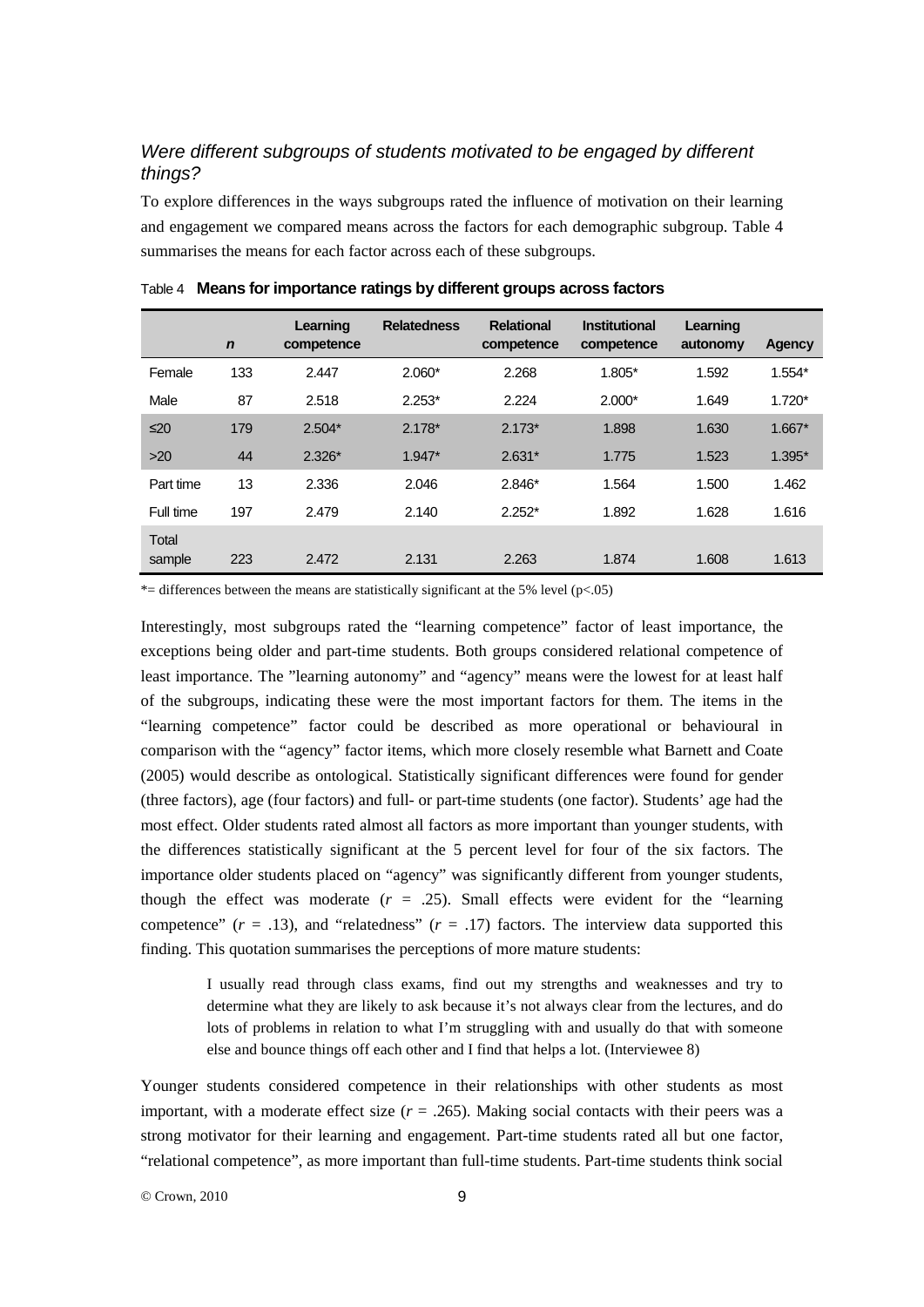interaction with other students is of little importance to their learning, full-time students rated this as important. Statistically significant differences were found at the 5 percent level, though the effect size is small  $(r = .22)$ .

#### How do teachers and the institution influence engagement?

The most important influences on learning and engagement for students at this institution were the interaction they had with each other and with faculty, and the support provided by the institution. This transactional scale on the questionnaire survey contained 26 items with a relatively even distribution across these three aspects of interaction. The findings are reported here initially as a ranking of which items the students considered most important overall and how well they perceived the institution was performing these. Second, a factor analysis is described. Finally, data from the subgroups is compared using the factor analysis item groupings. Table 5 summarises rankings, means and differences for the items on the transactional scale.

Students rated many items related to teachers and teaching as important. "Teachers teaching in ways that enable me to learn" was the most important item. Nearly all students (98.2 percent) rated it as "important" or "very important". Only one student rated it as "little importance" and none rated it as "no importance". In contrast, the lowest ranked item, "teachers encouraging me to work with other students", was rated by almost half of the students as having "little" or "no importance". Students rated "being challenged by the subject I am learning" as the highest item on institutional performance. "Teachers recognising that I am employed" was the lowest rated item on performance, although 40 percent of students "agreed" or "strongly agreed" that "work commitments make studying difficult" and 45.7 percent of students thought this affected their success at least a little.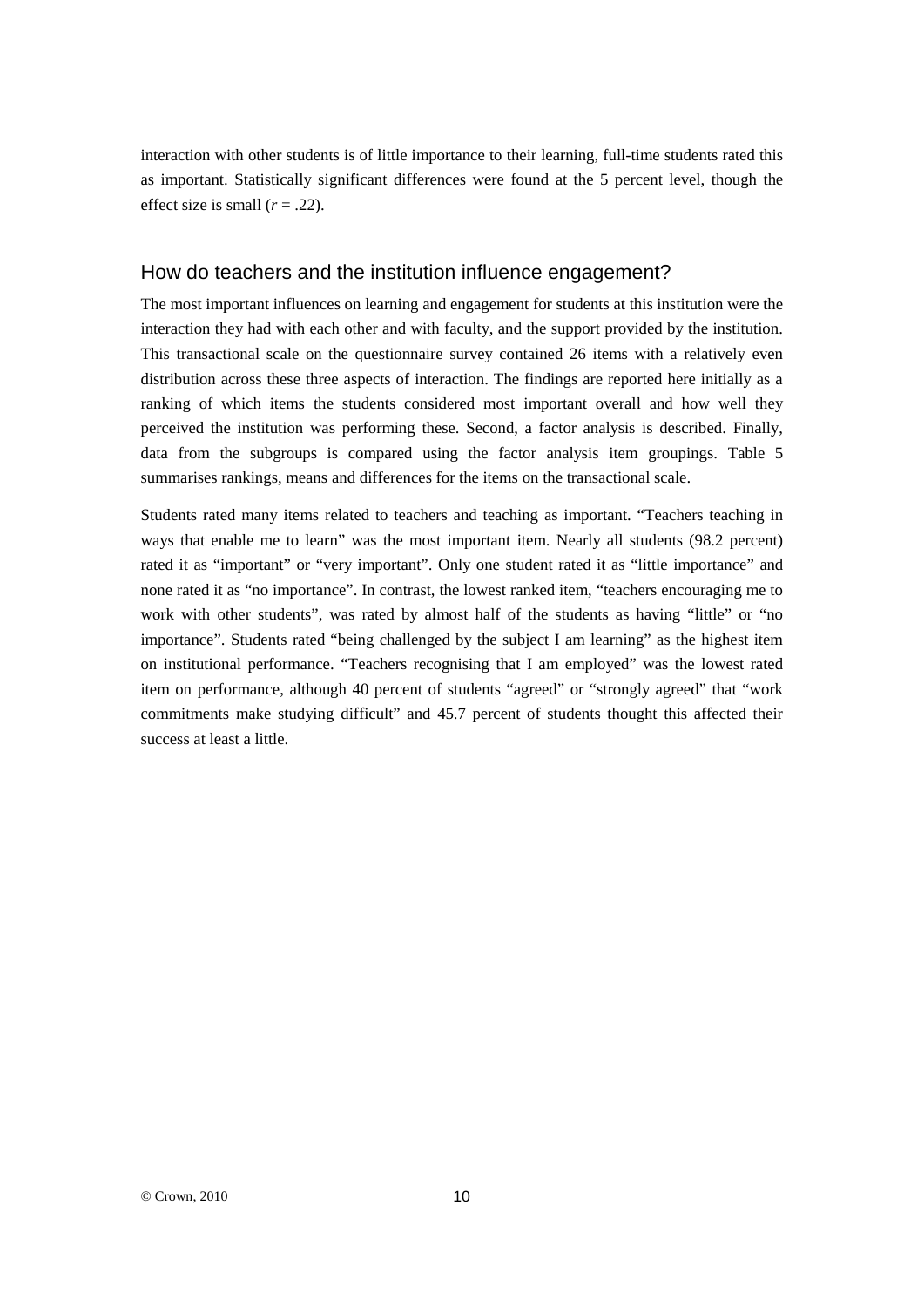|             |                                            | <b>Mean</b><br><b>Mean</b> |             | Sig.  | Rankings   |             |
|-------------|--------------------------------------------|----------------------------|-------------|-------|------------|-------------|
| <b>Item</b> |                                            | importance                 | performance | p<.05 | Importance | Performance |
|             | 5. Teachers teaching in ways that enable   |                            |             |       |            |             |
|             | me to learn                                | 1.21                       | 2.05        | Yes   | 1          | 15          |
|             | 20. Having access to the learning          |                            |             |       |            |             |
|             | resources I need                           | 1.26                       | 1.63        | Yes   | 2          | 3           |
|             | 2. Teachers providing feedback that        |                            |             |       |            |             |
|             | improves my learning                       | 1.28                       | 2.10        | Yes   | 3          | 21          |
| 8.          | Teachers being enthusiastic about their    |                            |             |       |            |             |
|             | subject                                    | 1.34                       | 1.74        | Yes   | 4          | 6           |
|             | 6. Teachers making the subject             |                            |             |       |            |             |
|             | interesting                                | 1.34                       | 2.04        | Yes   | 5          | 14          |
|             | 26. Learning to use subject knowledge in   |                            |             |       |            |             |
|             | practice                                   | 1.41                       | 1.94        | Yes   | 6          | 11          |
|             | 14. Receiving helpful guidance and advice  |                            |             |       |            |             |
|             | about my study                             | 1.51                       | 2.06        | Yes   | 7          | 17          |
|             | 25. Staff creating a pleasant learning     |                            |             |       |            |             |
|             | environment                                | 1.52                       | 1.73        | Yes   | 8          | 5           |
|             | 1. Teachers providing prompt feedback      | 1.55                       | 2.10        | Yes   | 9          | 20          |
|             | 18. Knowing how to contact people to get   |                            |             |       |            |             |
|             | help                                       | 1.58                       | 1.79        | Yes   | 10         | 7           |
|             | 15. Knowing how to find my way around      | 1.60                       | 1.69        | Yes   | 11         | 4           |
|             | 17. Being given information on how         |                            |             |       |            |             |
|             | systems work                               | 1.63                       | 2.07        | Yes   | 12         | 18          |
|             | 22. Teachers caring about my learning      | 1.68                       | 1.90        | Yes   | 13         | 10          |
|             | 16. Teachers providing opportunities to    |                            |             |       |            |             |
|             | apply my learning                          | 1.71                       | 2.08        | Yes   | 14         | 19          |
|             | 19. Being challenged by the subject I am   |                            |             |       |            |             |
|             | learning                                   | 1.72                       | 1.58        | No    | 15         | 1           |
|             | 13. Learning support services being        |                            |             |       |            |             |
|             | available at times I need them             | 1.76                       | 1.82        | No    | 16         | 8           |
|             | 4. Teachers making themselves available    |                            |             |       |            |             |
|             | to discuss my learning                     | 1.78                       | 1.89        | Yes   | 17         | 9           |
|             | 3. Teachers challenging me in helpful      |                            |             |       |            |             |
|             | ways                                       | 1.79                       | 2.05        | Yes   | 18         | 15          |
| 9.          | Teachers encouraging me to work            |                            |             |       |            |             |
|             | independently                              | 2.13                       | 1.98        | No    | 19         | 13          |
|             | 23. Learning to effect change in the       |                            |             |       |            |             |
|             | community/society                          | 2.17                       | 1.97        | No    | 20         | 12          |
|             | 24. Being encouraged to question           |                            |             |       |            |             |
|             | teachers' practice                         | 2.20                       | 2.05        | No    | 21         | 16          |
| 7.          | Teachers valuing my prior knowledge        | 2.23                       | 2.19        | No    | 22         | 24          |
|             | 12. Teachers recognising I have family and |                            |             |       |            |             |
|             | community commitments                      | 2.27                       | 2.43        | Yes   | 23         | 25          |
|             | 21. Having my cultural background          |                            |             |       |            |             |
|             | respected                                  | 2.38                       | 1.60        | Yes   | 24         | 2           |
|             | 11. Teachers recognising that I am         |                            |             |       |            |             |
|             | employed                                   | 2.43                       | 2.54        | Yes   | 25         | 26          |
|             | 10. Teachers encouraging me to work with   |                            |             |       |            |             |
|             | other students                             | 2.46                       | 2.15        | Yes   | 26         | 23          |

# Table 5 **Transactional scale means, difference and rankings of importance and performance ratings**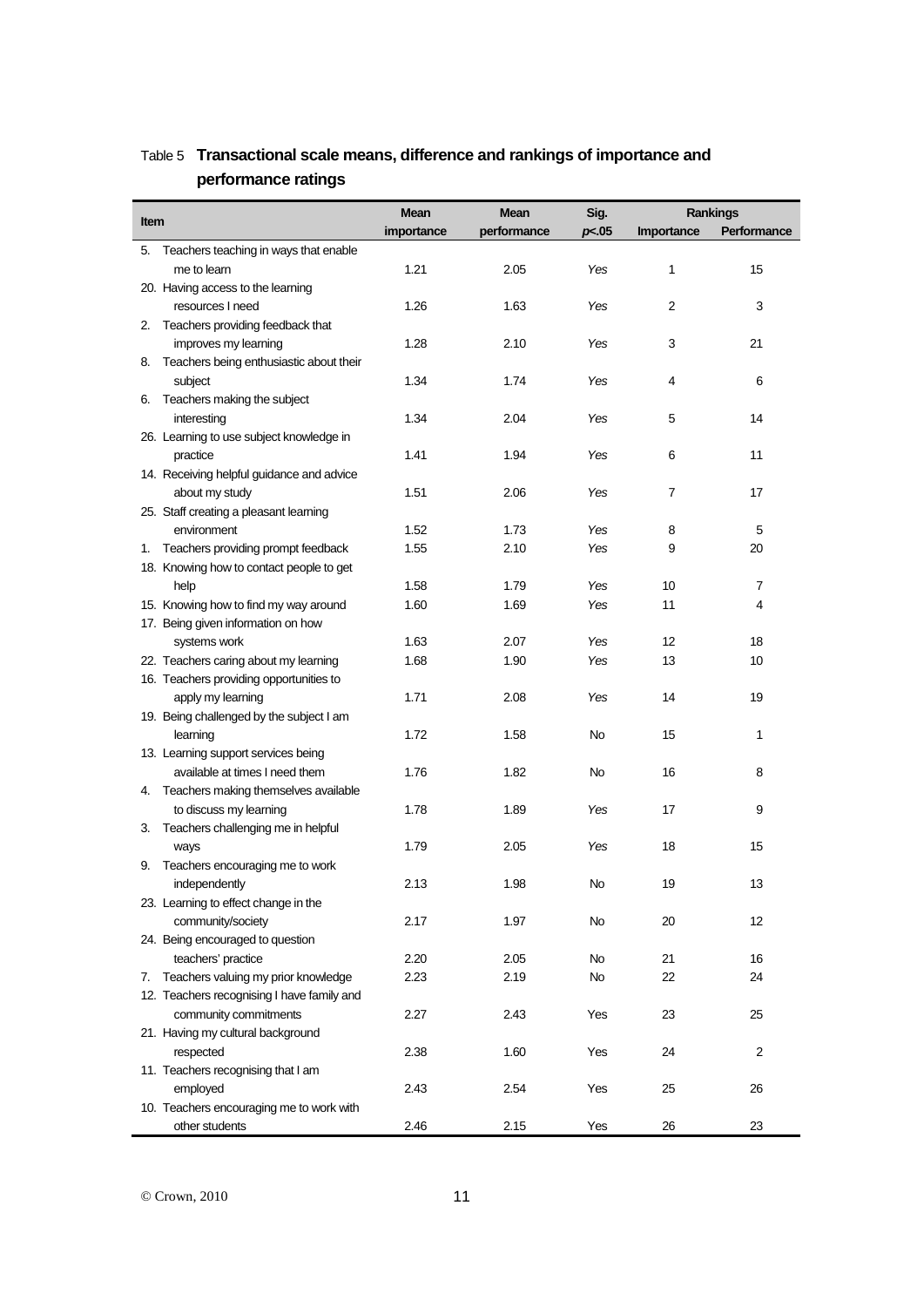We examined the data for differences between importance and performance ratings. The differences in the means show a distinct pattern. For 19 items, the mean importance ratings are less than the mean performance ratings. While the students rated these items as important, with a range of means from 1.21–2.43 (1 = very important,  $4 =$  no importance), they considered the performance of the institution to be closer to the "quite well" than the "very well" rating  $(1 = \text{very}$ well,  $4 =$  poorly). The institution was not performing at the expected level on these items for these students. For five of the seven remaining items, the performance means exceed those for importance suggesting that student expectations were being met or even exceeded. To determine whether these differences are significant, the mean scores for importance and performance were compared using *t*-tests. Twenty items showed significant differences. Alarmingly, 16 of these, italicised on Table 5, were negative differences. Items the students considered were important were not being performed to their expectations. On only two items, "having my cultural background respected" and "teachers encouraging me to work with other students", did institutional performance significantly exceed importance. Six of the 26 items showed no significant differences.

Institutional support, such as how to contact people, how systems work, how to find their way around, and receiving guidance and advice, enable students to develop their competence and enhance their engagement. Students rated four such items in the top 12 for importance, but none were being performed as well as they expected. Overall, of the 10 items students rated as most important, seven directly describe teacher behaviours, four of which are within the top five items. Students consider what teachers do and how they approach teaching and learning to be most important influences on their learning and engagement.

#### *What patterns emerged from the factor analysis?*

We conducted a factor analysis of the data measuring the degree of importance students placed on the teacher, interactions with other students and institutional support. Six factors emerged from the statistical analysis accounting for 60.3 percent of the variance in the data. We reassigned the two cross-loaded items in the sixth factor to maintain content coherence. Other items that were cross-loaded were also examined and further reassignments were made. Relative homogeneity was evident in the item loadings for each factor. The second factor is the most diverse with a range of 0.466 to 0.763. Table 6 shows the factors, the items loaded to each, and the percentage of variance of items accounted for by each factor.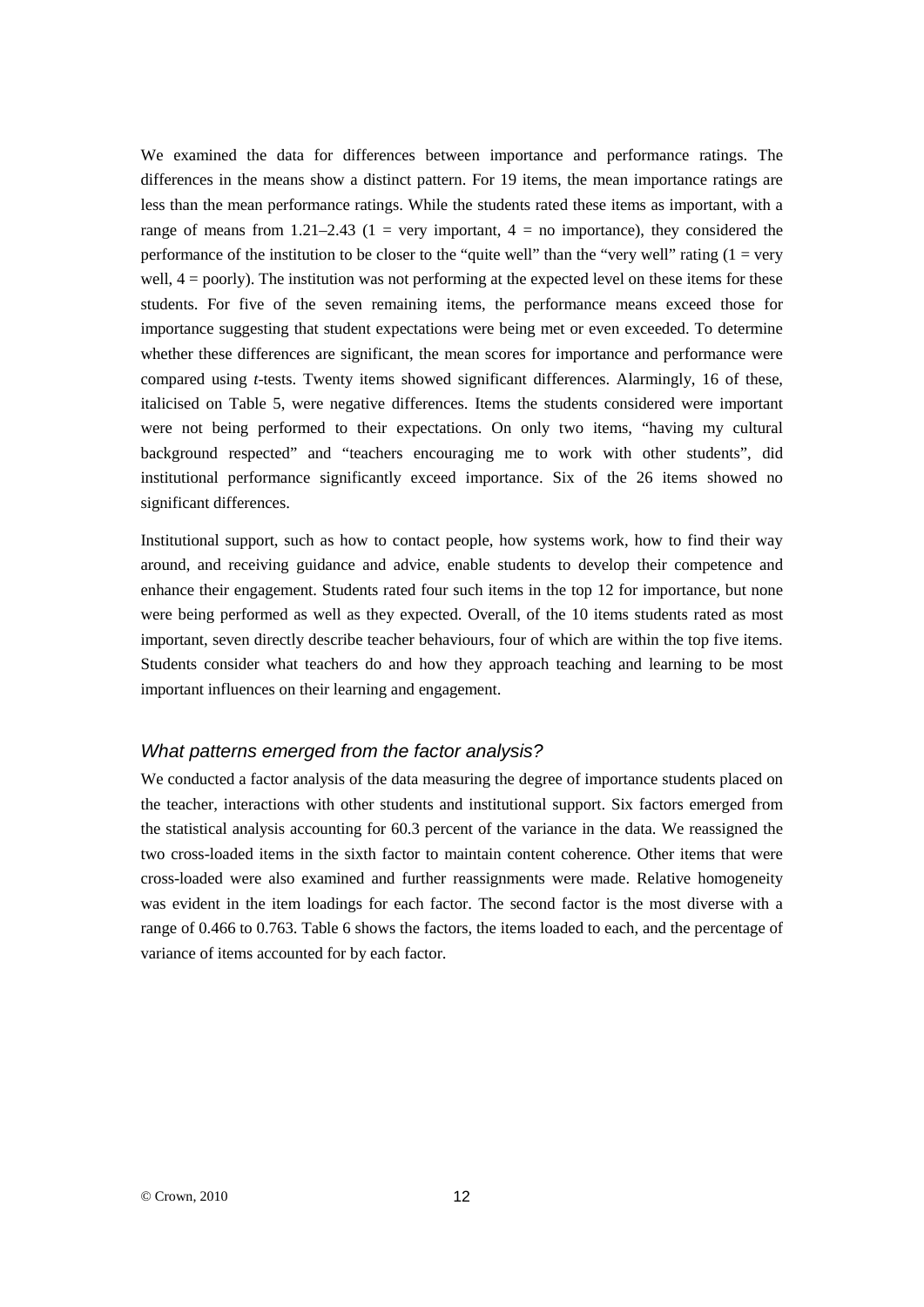| Factor name, percentage of<br>variance and mean                  | <b>Item</b>                                                                                                                                                                                                                                                                                                                                                                                 |
|------------------------------------------------------------------|---------------------------------------------------------------------------------------------------------------------------------------------------------------------------------------------------------------------------------------------------------------------------------------------------------------------------------------------------------------------------------------------|
| Learning Environment<br>27.262%<br>Mean = $1.7811$               | Being encouraged to question teachers' practice<br>Having access to the learning resources I need<br>Having my cultural background respected<br>Learning to effect change in the community/society<br>Staff creating a pleasant learning environment<br>Learning to use subject knowledge in practice<br>Teachers caring about my learning<br>Being challenged by the subject I am learning |
| <b>Teacher Disposition</b><br>10.619%<br>Mean = $2.1118$         | Teachers recognising that I am employed<br>Teachers recognising that I have family and community responsibilities<br>Teachers encouraging me to work with other students<br>Teachers challenging me in helpful ways<br>Teachers valuing my prior knowledge<br>Teachers encouraging me to work independently<br>Teachers providing opportunities to apply my learning                        |
| <b>Institutional Support</b><br>6.641%<br>Mean = $1.6143$        | Learning support services being available at times when I need them<br>Knowing how to contact people to get help<br>Receiving helpful guidance and advice about my study<br>Knowing how to find my way around<br>Being given information on how systems work                                                                                                                                |
| Learning Interactions with Teachers<br>6.056%<br>Mean = $1.4552$ | Teachers providing feedback that improves my learning<br>Teachers providing prompt feedback<br>Teachers making themselves available to discuss my learning<br>Teachers teaching me in ways that enable me to learn                                                                                                                                                                          |
| Teacher's Subject Interest<br>5.618%<br>Mean = $1.3453$          | Teachers being enthusiastic about their subject<br>Teachers making the subject really interesting                                                                                                                                                                                                                                                                                           |

Table 6 **Factors, item loadings, the percentage of variance and factor means**

Means for the five factors suggest that teachers' subject interest was most important in facilitating engagement. Items associated with this factor were individually ranked as the fourth and fifth most important on the transactional scale (Table 5). Students also considered learning interactions with teachers, the fourth factor, as important. Three of the four items in this factor were ranked in the top 10 items for importance (Table 5). Several students who were interviewed also referred to the passion and enthusiasm their teachers had for their subject as an important influence on their engagement:

> Enthusiastic lecturers who have a broad knowledge of the subject not just that little bit they are teaching. It's important to not only have that key aspect but often when they can see the bigger picture that helps a lot and also having tutors who are passionate too and that generally results in people around you being enthusiastic, they want to do it and you want to do it. (Interviewee 8)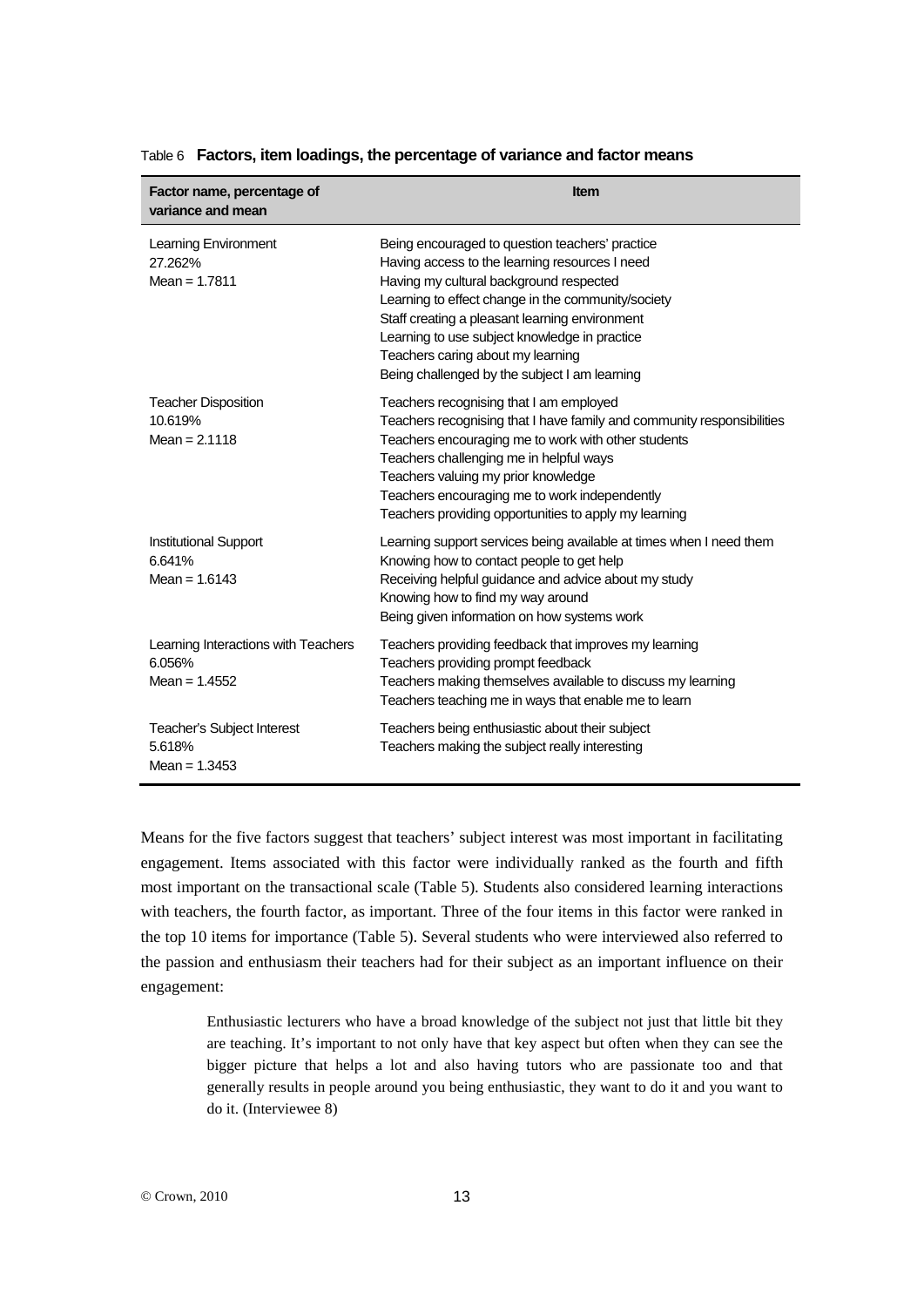The effects of teacher disposition on engagement were ranked as the lowest in importance. None of the items in this factor were ranked in the top 10 for importance.

## *Were different subgroups of students influenced differently by their interactions with each other, with teachers or by institutional support?*

The five interaction factors were used to explore how different subgroups perceived their importance and the institution's performance on these. Table 7 summarises the means for each factor across the subgroups.

|                 | $\mathsf{n}$ | Teacher's<br>subject<br>interest | Learning<br>interactions<br>with teachers | <b>Institutional</b><br>support | Learning<br>environment | <b>Teacher</b><br>disposition |
|-----------------|--------------|----------------------------------|-------------------------------------------|---------------------------------|-------------------------|-------------------------------|
| Female          | 133          | 1.286*                           | $1.387*$                                  | 1.566                           | 1.738                   | 2.113                         |
| Male            | 87           | $1.431*$                         | $1.552*$                                  | 1.687                           | 1.864                   | 2.135                         |
| ≤20             | 179          | $1.383*$                         | 1.498*                                    | 1.665*                          | 1.839*                  | $2.197*$                      |
| $>20$           | 44           | $1.163*$                         | $1.262*$                                  | 1.384*                          | $1.528*$                | $1.758*$                      |
| Part-time       | 13           | 1.231                            | $1.212*$                                  | $1.308*$                        | $1.406*$                | 1.766*                        |
| Full-time       | 197          | 1.350                            | $1.452*$                                  | $1.624*$                        | 1.804*                  | $2.142*$                      |
| Total<br>sample | 223          | 1.3453                           | 1.4552                                    | 1.6143                          | 1.7811                  | 2.118                         |

Table 7 **Means for importance ratings by different groups across interaction factors**

\*= differences between the means are statistically significant at the 5% (*p*<.05) level.

Table 7 clearly shows the extent of the difference between different subgroups of students in their perceptions of the importance of the items on this scale. Almost three-quarters of the comparisons show a statistically significant difference between gender, age and full/part-time students. On average, the students rated "teacher's subject interest" as the factor that was the most important for them. All subgroups agreed except the part-time students who rated the "learning interactions with teachers" factor as having slightly more importance. Students considered "teacher disposition" to be the least important and agreement across all subgroups is evident for this factor also.

Several patterns are evident in these data. Firstly the age subgroups showed the greatest number of differences in importance ratings for this scale. Older students rated all factors as more important than younger students. Secondly, all subgroups rated the "teachers subject interest" factor differently except part/full time students. Females and younger students rated this factor as more important than older students and males. Older students and those studying part-time rated the "institutional support", "learning environment" and "teacher disposition" factors to be more important than the full-time and younger students. There were no statistically significant differences for these factors between male and female students, their importance ratings were very similar.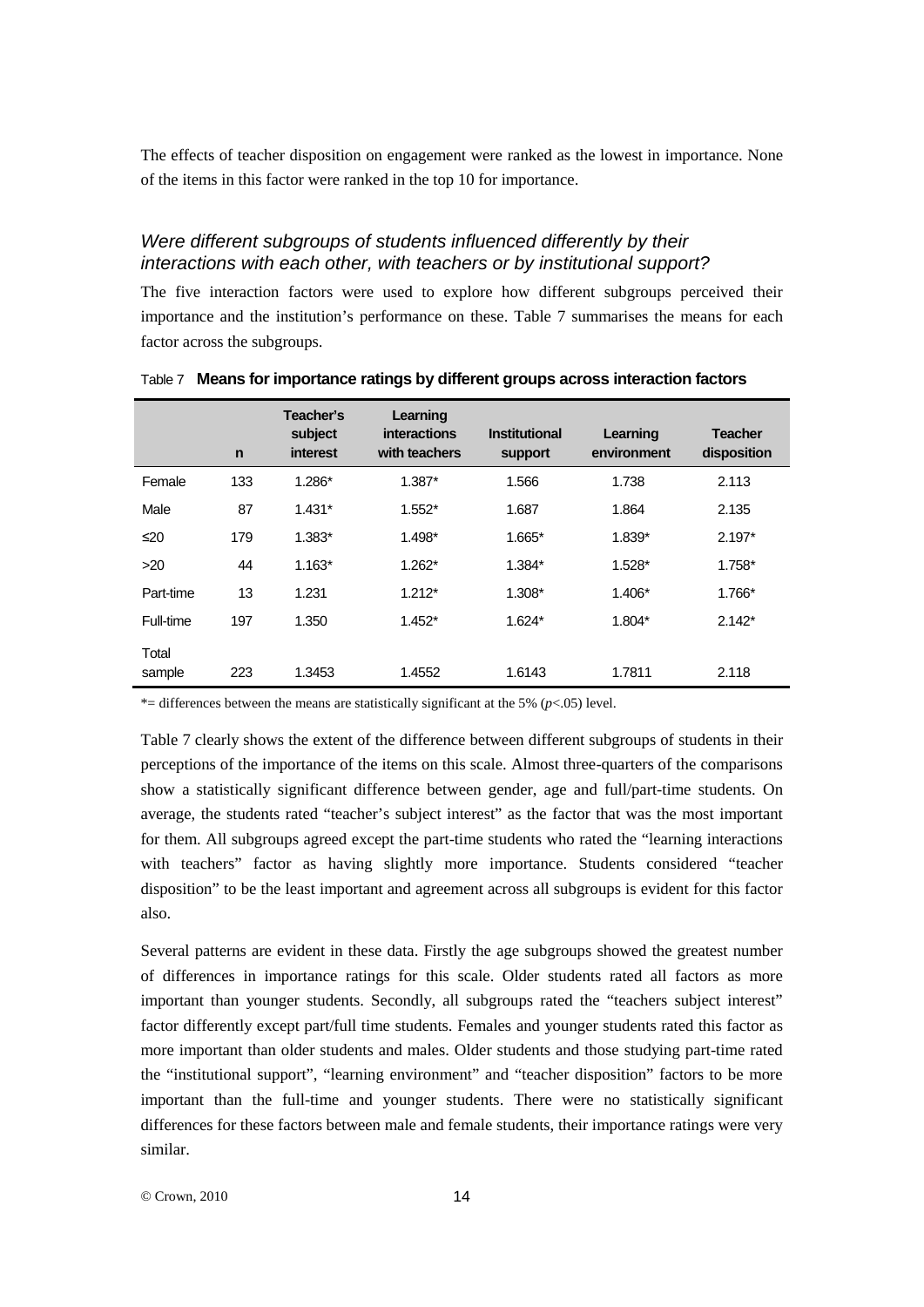There were significant differences between all subgroups for the "learning interactions with teachers" factor. Females, older and part-time students all rated teachers providing feedback, being available to discuss their learning and teaching in ways that enable them to learn, as more important than male, younger or full-time students. Learning interactions with teachers was also an important influence on learning for the students who were interviewed:

> It's really good when they make themselves available. They have their hours and it's nice to know I can approach them when I have questions and e-mail and things and I have had really good experiences with my tutors and lecturers – they have always been there. (Interviewee 1)

### How do external influences affect engagement?

The third scale on the questionnaire investigated students' perceptions of how non-institutional influences affected their study. Level of agreement was rated for the 12 items along with how much each affected their success  $(1 =$  strongly agree,  $4 =$  strongly disagree). When items were averaged and ranked for agreement, students more strongly agreed with "my family supports me studying" than any other item  $(M = 1.30)$ . Most students (90.6 percent) thought this affected their success at least "a little", and almost half (46.6 percent) rated family support affecting their success as "a lot". On average, students agreed with the positively phrased items and disagreed with those phrased negatively, for example, "I organise myself to succeed in my study" ( $M =$ 1.86) or "my friends don't want me to study" ( $M = 3.30$ ). Interestingly, more than 20 percent of students used "not applicable" for half of the items on this scale.

Differences in levels of agreement between the means for different groups of students across this scale were statistically significant for five different items between the subgroups of age, gender and full/part-time students. Female students agreed more with "organising myself to succeed in my study" than males; younger students disagreed more than older students with "finances and work commitments making study difficult"; younger students thought work and financial commitments made their study more difficult. Full-time students thought social activities interfered with their study more than the part-time students.

# **Discussion**

This case study drew on Kuh's (2001) conceptualisation of engagement in learning, originating from both Astin's (1985) and Pace's (1995) work. It refers to the amount, type and intensity of investment students make in their educational experiences and the effort institutions devote to using effective educational practices. Kuh (2001) maintains that the more time and effort students devote to their learning and the more deeply engaged they are in activities that promote learning, the more they learn and understand and, therefore, they are more likely to persist and succeed. To make sense of how the findings from this case study linked to the engagement literature we used Zepke and Leach's (2008) conceptual organiser, which synthesises the literature into strands and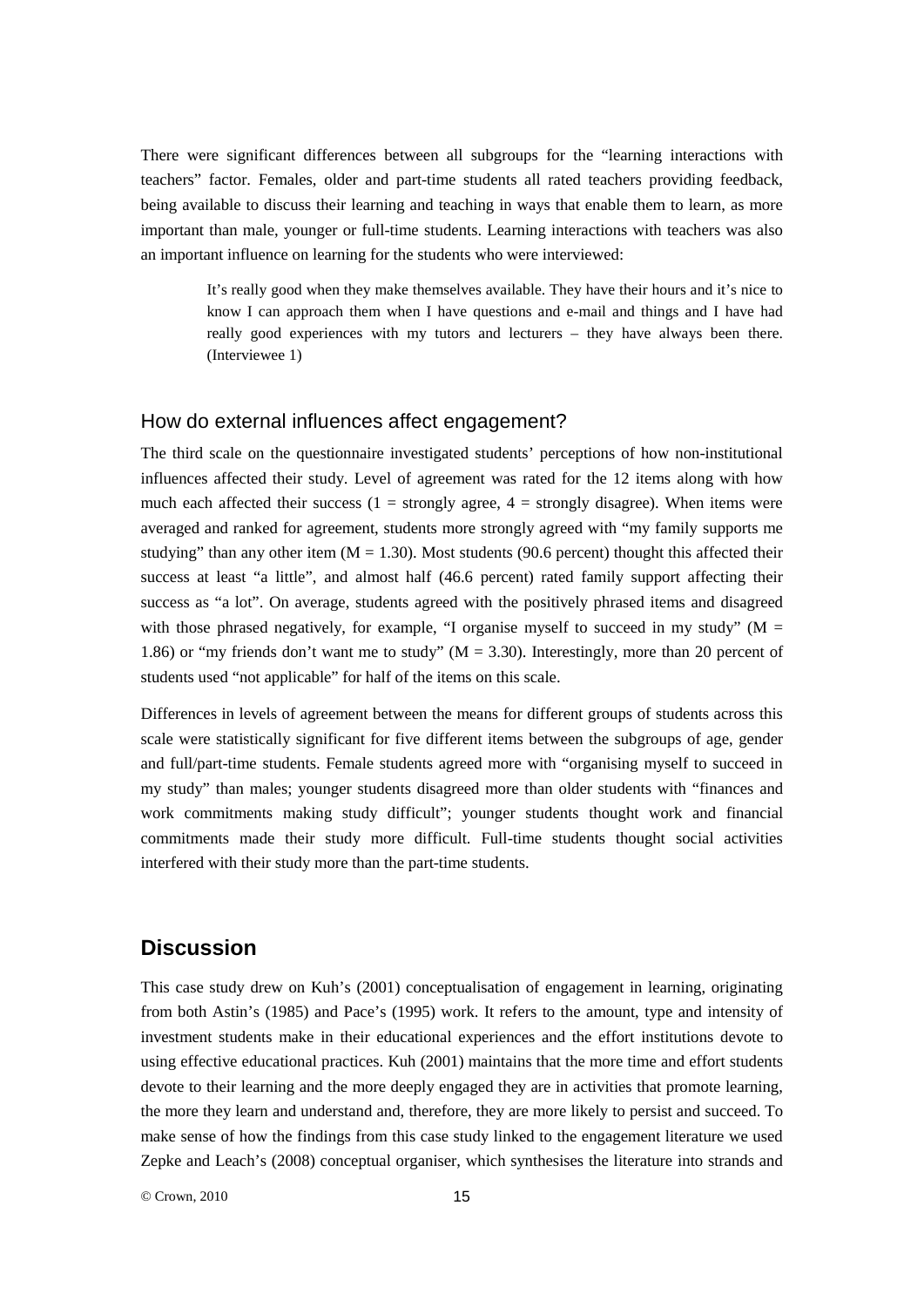indicators. We compared this with the key findings to show what institutional and noninstitutional influences on engagement were important for these students and how this aligned with the research literature.

That "engaged students are intrinsically motivated and want to exercise their agency" (Zepke, Leach, & Butler, 2009, p. 2) is the assumption underpinning the first strand, "motivation and agency". The results showed that the "agency" factor (taking responsibility, finding resources, and knowing how systems work) and the "learning autonomy" factor (having clear goals and knowing how to achieve them, setting high standards for themselves, and know how to apply what they learn) were what students perceived to be the most important motivators for their learning and engagement. These both relate strongly to the two indicators in the motivation and agency strand: "a student feels able to work autonomously" and "a student feels competent to achieve success". The third indicator, "a student feels they have relationships with others", links quite closely to the relatedness and relational competence factors which were not perceived to be as important for these students.

Deci and Ryan (2000) describe competence and autonomy needs as central for maintaining intrinsic motivation. When they are autonomous, students experience their behaviour as an expression of their identity; their interests and integrated values become the drivers of their behaviour. Taking responsibility for their own learning, which these students regarded as the most important item, reflects this strong intrinsic motivator for autonomy and ultimately personal agency. Being agentic incorporates being goal oriented and having a sense of personal empowerment. This involves both knowing and having what it takes to achieve one's goals. To be optimally agentic, according to Deci and Ryan (2000), a person must be autonomous, that is, owning actions and acting in such a way as to serve competence and relatedness needs. This seems to contradict students' ratings of their overall motivational needs. Their need for competence was more important than their autonomy or relatedness needs. Competence, as described in self-determination theory, is more than skills or capabilities. It is a felt sense of confidence and effectance in action. Combining this interpretation of competence and the high importance students placed on this, and the learning autonomy and agency factors, it seems that students are taking an ontological or incremental approach as opposed to an operational or entity approach (Barnett & Coate, 2005; Dweck, 1999). The "agency" and "having autonomy with their learning" factors represent life-long learning skills rather than specific strategies or skills to learn and apply for tasks and/or assignments. Knowing how to apply learning and how to achieve goals reflect this ontological approach. However, a performance or entity approach to learning was also evident in the importance the students gave to institutional competence. Knowing where to get help, how to use the library, and how to access learning support featured as important for their learning. Understanding the context might explain this finding. The students had completed just 13 weeks of classes before doing this survey. At this time they considered it important to know their way around and begin to understand the procedures, systems and culture of the institution. Student perceptions of the institutional environment and dominant norms and values influence how students think and spend their time.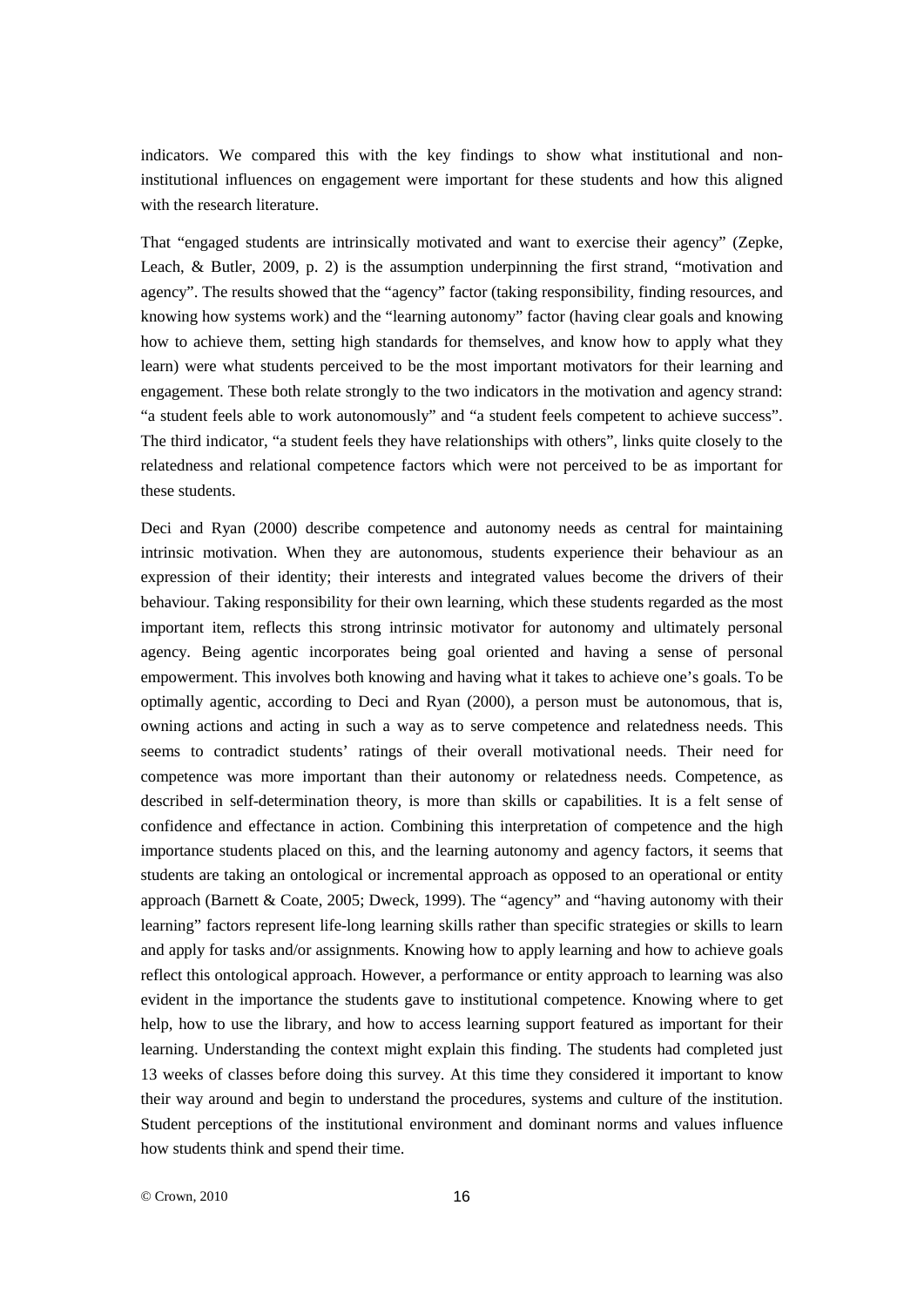Engaging with teachers, each other and the learning environment was considered to be the most important influence on engagement for these students. Mapping the factors from this transactional scale on to the conceptual organiser presented a different picture. All factors except the factor students rated as the most important for their learning, "teacher's subject interest", mapped on the transactional and institutional support strands. Teachers being enthusiastic about their subject and making this really interesting was not evident in the transaction indicators. As the students placed high importance on these aspects, these could become an additional indicator in the "interactions between teachers and students" strand.

McMahon and Portelli (2004) describe engagement as what happens in the shared space of dialectical interaction between teachers and students for the purpose of learning and understanding. They take a critical democratic perspective on engagement (defining democracy as a "way of life", being participatory and an ongoing reconstructive process), emphasising the "quality" of the interaction. Examples of this might include interactions focusing on addressing substantive issues, questioning and challenging "authoritative discourses", and interrogating the "status quo". The nature and frequency of the interaction was also found to be important, but how this contributes to engagement is not yet clear (Kuh et al., 2007; Pascarella & Terenzini, 2005). An ontological approach to interaction as engagement, as described by McMahon and Portelli (2004), is qualitatively different to an operational approach. It implies a philosophical perspective rather than a behavioural one.

Students thought it was important that they could operate successfully in the university environment. The institutional support that mattered included knowing their way around, being given information on how systems work, the availability of learning support services, knowing how to contact people to get help, and receiving helpful guidance and advice about their study. They considered the institution was performing these at or above their expectations, except receiving helpful guidance and advice about their study. Being challenged by what they were learning was much less important for these students although this was being done very well by the institution. The students saw themselves as passive learners who preferred to learn vicariously in these initial weeks of their university programme while they became comfortable with the institution. They perceived the teachers' role as delivering the knowledge and creating a pleasant learning environment, giving them what they needed to be successful. In the initial weeks of their university experience students seemed to be comfortable with the vicarious experience of learning that reflected their expectations and perceptions of what university learning might involve. There was almost a tension between wanting to take responsibility for their learning (an ontological approach) and knowing how the university "system" functioned (operational approach). The relationships with their teachers rated important seemed to be more about keeping them on track than deepening their learning or engagement.

Students come to an institution with an unconscious set of expectations, however loosely bound, and from these emerge an "etiquette" they perceive as the norm for their engagement and learning. In a similar way, students perceive the position of the institution in the national and international context. Rousseau's (2001) psychological contract theory describes this as the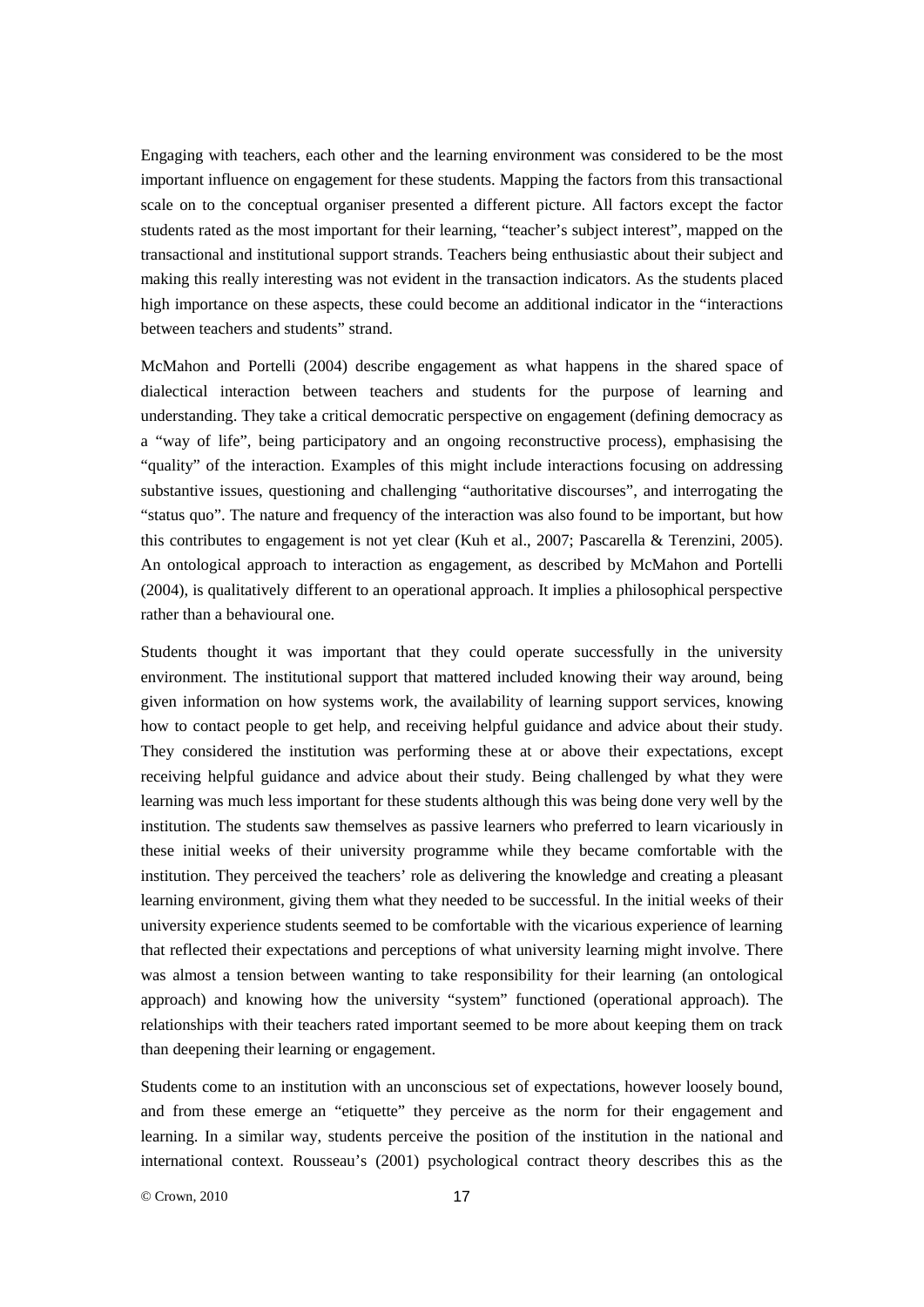beliefs students hold on entry about the culture, relationship and interaction expectations, and how these shape their behaviour and consequentially their academic and social integration.

Students talked in their interviews about the importance of gaining confidence and how interaction in small groups provided an opportunity for this to develop, forming a bridge for their learning. Tutorials are where the important learning happened. They valued being able to ask questions, clarify understandings and practice new ideas. This context enabled the students to begin developing critical enquiry in a supportive environment. Having a knowledgeable, approachable and helpful tutor was also important. In the lectures they were not able to ask questions comfortably because other students thought they interrupted the flow of the lecture. If points needed clarification, students asked the lecturer after the lecture or via email. The smallgroup tutorials seemed to have an important role for building their academic and social integration (Tinto, 2002). It is important, therefore, for institutions to provide further opportunities for teachers and students to engage with each other in small groups (tutorials) to build up the social and academic integration, and to enable the development of students' autonomy.

In contrast to the literature exploring the effect of external influences on student engagement and retention (Zepke, Leach, & Prebble, 2005; McInnis, 2003; Yorke, 1998), there was no evidence of these influences competing with students' time to study and engage. Family support and high expectations affected most students' success positively. Other external factors such as social activities, work, religious or cultural commitments, finances, or health did not seem to affect their engagement or success.

# **Conclusion**

Findings from this case study suggest implications for this institution to consider concerning student engagement in the first few weeks of study. Here we offer some suggestions for ways to improve engagement and learning at the university.

The university needs to help students become familiar with the university environment, systems and procedures as quickly as possible. Maslow (1998) maintains that once physical needs have been met safety/security needs dominate behaviour. These relate to students' competence and autonomy needs to become familiar with and comfortable in the university environment before they can focus on deeper, more engaged learning. This transitional and establishment phase seems to be a crucial time when students' self-theories (Dweck, 1999) are open for review. What is experienced at this time will influence their perceptions of the role and function of the university, which in turn affects their engagement.

To enable students' move into an ontological approach, a "being" as well as "knowing" and "acting" approaches (Barnett & Coates, 2005), the university could involve students in first-year seminars with a critical enquiry emphasis, learning communities or experiential learning with community partners which foster competency and autonomy. Kuh (2008) suggests students be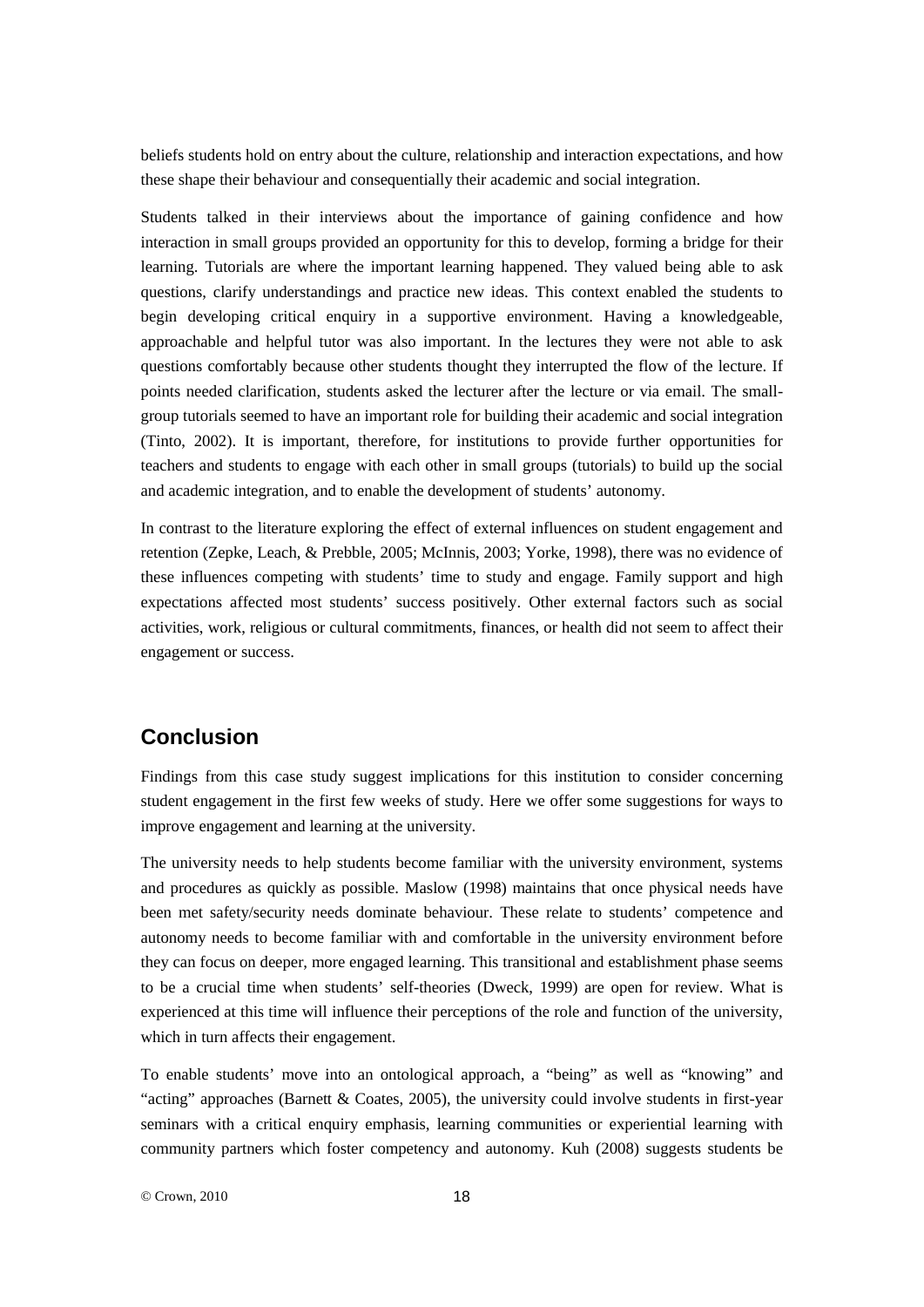involved in at least one of these high effects educational practices which increase engagement and success for first-year students.

The university could develop a pedagogy of transformation with teachers and students, engaging them in thinking about the big questions at the core of the discipline, developing critical enquiry, challenging perspectives, examining power relationships, finding "truth" rather than thinking of learning at university as knowledge transfer. Currently students see relational transactions, interaction between teachers and students, as something that teachers do to students, not something that students and teachers develop together. It is the *nature* and *quality* of the interaction that affects learning and engagement (Kuh, 2008; McMahon & Portelli, 2004). Teachers need to be encouraging and to invite critical enquiry. Students need to learn to engage deeply in learning that reflects skills, knowledge, and dispositions fit for their present lives as well as the ones they aspire to in the future. In the twenty-first century, this is becoming more important. Their health, well-being, success, ability to construct identities and thrive in a pluralistic society, as well as their sense of agency as active citizens, depends on it.

The university needs to deliberately develop both students' operational capabilities and their ontological growth, with all staff contributing to this. An institution that is open to examining its espoused and actioned pedagogy could create spaces for the yet to-be-imagined in terms of continued improvement in the quality of student engagement.

# **References**

- Astin, A. W. (1985) *Student involvement: A developmental theory for higher education*. Retrieved 1 March 2010, from [http://www.middlesex.mass.edu/strategicplanninggroup/](http://www.middlesex.mass.edu/strategicplanninggroup/%0bImproving%20Success%20of%20AtRisk%20Students/AstinInvolvement.pdf) [Improving%20Success%20of%20AtRisk%20Students/AstinInvolvement.pdf](http://www.middlesex.mass.edu/strategicplanninggroup/%0bImproving%20Success%20of%20AtRisk%20Students/AstinInvolvement.pdf)
- Barnett, R., & Coate, K. (2005). *Engaging the curriculum in higher education*. Maidenhead, UK: Society for Research into Higher Education and Open University Press.
- Deci, E., & Ryan, R. (2000). The "what" and "why" of goal pursuits: Human needs and the selfdetermination of behaviour. *Psychological Inquiry*, *11*(4), 227–268.
- Dweck, C. S. (1999). *Self-theories: Their role in motivation, personality and development*. Philadelphia: The Psychology Press.
- Kuh, G. D. (2001). *The national survey of student engagement: Conceptual framework and overview of psychometric properties*. Bloomington, IN: Indiana University Center for Postsecondary Research and Planning.
- Kuh, G. D. (2008). *Excerpt from "High-impact educational practices: What they are, who has access to them, and why they matter".* Retrieved from [http://uctl.canterbury.ac.nz/adg/infoseries/common](http://uctl.canterbury.ac.nz/adg/infoseries/common-course-size/Kuh_High-Impact_Student_Engagement_Practices_excerpted.pdf)[course-size/Kuh\\_High-Impact\\_Student\\_Engagement\\_Practices\\_excerpted.pdf](http://uctl.canterbury.ac.nz/adg/infoseries/common-course-size/Kuh_High-Impact_Student_Engagement_Practices_excerpted.pdf)
- Kuh, G., Kinzie, J., Buckley, J., Bridges, B., & Hayek, J. (2007). Piecing together the student success puzzle: Research, propositions and recommendations. *ASHE Higher Education Report*, *vol. 32, no. 5.* San Francisco: Jossey Bass.
- Leach, L., & Zepke, N. (2008). *Engaging first year students: A conceptual organiser for student engagement.* Retrieved 1 March 2010, from [http://www.fyhe.com.au/past\\_papers/papers09/](http://www.fyhe.com.au/past_papers/papers09/%0bcontent/pdf/6A.pdf) [content/pdf/6A.pdf](http://www.fyhe.com.au/past_papers/papers09/%0bcontent/pdf/6A.pdf)

© Crown, 2010 19